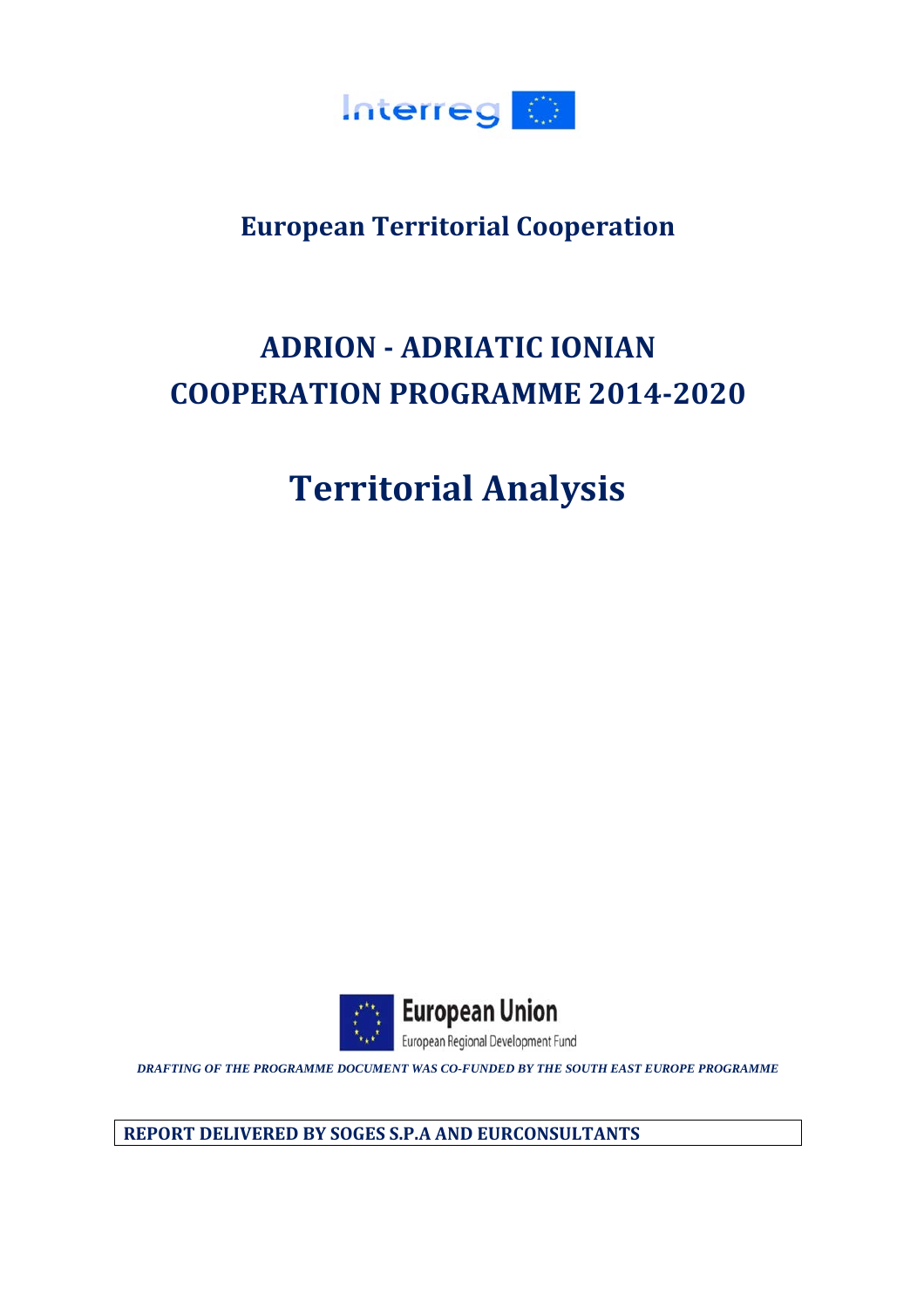



### **Acronyms**

| AA                     | <b>Audit Authority</b>                                      |
|------------------------|-------------------------------------------------------------|
| <b>ADRION</b>          | Adriatic and Ionian Programme 2014-2020                     |
| <b>EUSAIR FP</b>       | <b>EUSAIR Facility Point</b>                                |
| CA                     | <b>Certifying Authority</b>                                 |
| $\bf CP$               | Cooperation programme                                       |
| <b>CSG</b>             | <b>Community Strategic Guidelines</b>                       |
| <b>ENI</b>             | European Neighbourhood Instrument                           |
| <b>ERDF</b>            | European Regional Development Fund                          |
| <b>ETC</b>             | European territorial cooperation                            |
| <b>EUSAIR</b>          | European strategy for Adriatic and Ionian region            |
| <b>GAV</b>             | <b>Growth Added Value</b>                                   |
| <b>ICT</b>             | Information and Communication technologies                  |
| IP                     | Investment priority                                         |
| <b>IPA</b>             | <b>Instrument for Pre-Accession Assistance</b>              |
| <b>JS</b>              | <b>Joint Secretariat</b>                                    |
| <b>MA</b>              | <b>Managing Authority</b>                                   |
| <b>MC</b>              | <b>Monitoring Committee</b>                                 |
| <b>NCP</b>             | <b>National Contact Point</b>                               |
| PA                     | <b>Priority Axis</b>                                        |
| <b>SEA</b>             | <b>Strategic Environmental Assessment</b>                   |
| <b>RIS3</b>            | Research and Innovation Strategies for Smart Specialisation |
| <b>SEE</b>             | South East Programme 2007-2013                              |
| <b>SME</b>             | <b>Small and Medium sized Enterprises</b>                   |
| <b>SO</b>              | <b>Specific Objective</b>                                   |
| <b>SWOT</b> (analysis) | Strength, Weaknesses, Opportunities and Threats             |
| <b>TA</b>              | <b>Technical Assistance</b>                                 |
| <b>TO</b>              | <b>Thematic Objective</b>                                   |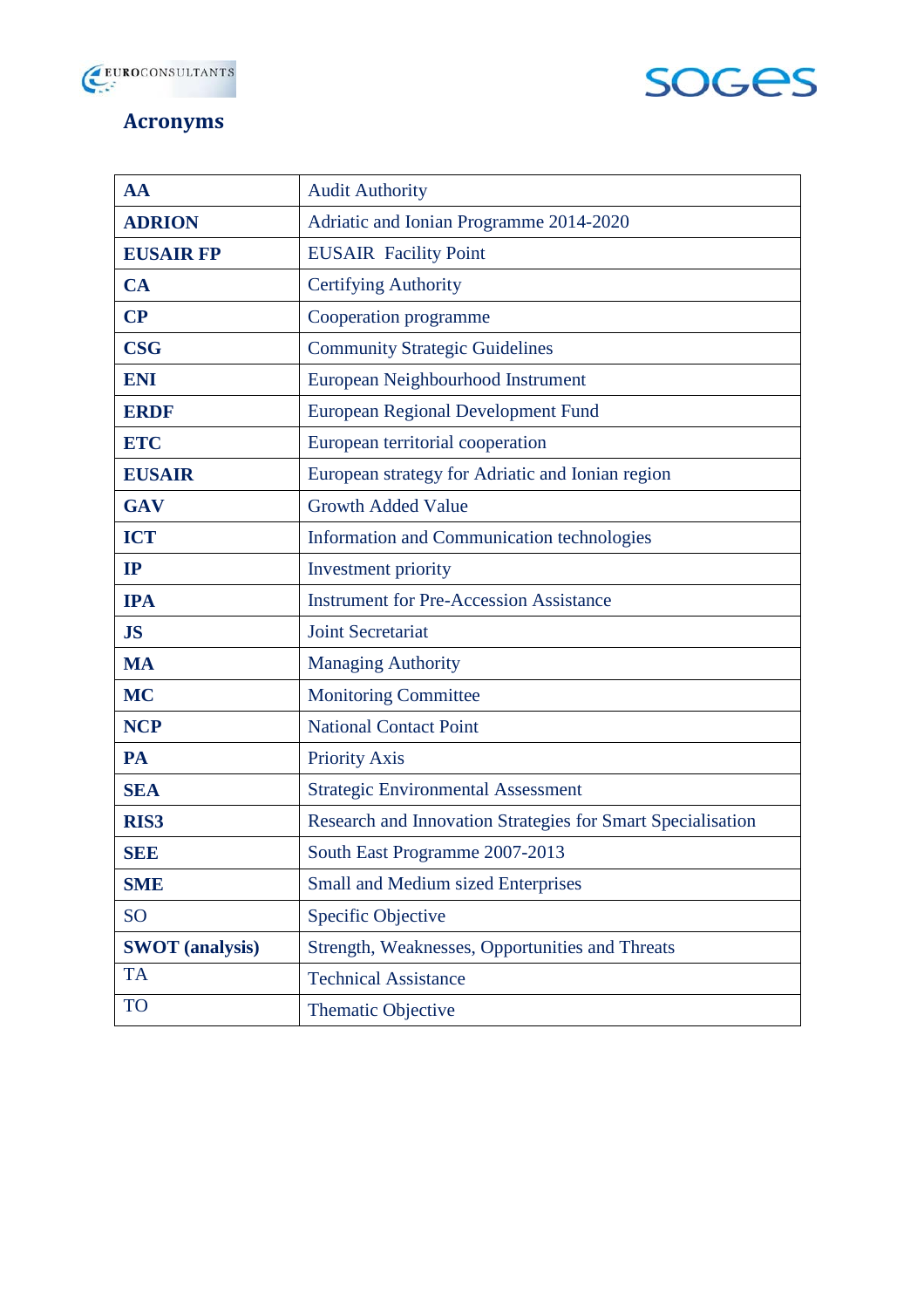### **Introduction**

The ADRION transnational programme, set up in the framework of the European Territorial Cooperation (ETC), one of the objectives of the cohesion policy, includes 31 regions from four (4) different EU Member States and four (4) IPA countries (hereinafter referred to as Partner States).

For the period 2014-2020, the overall programme budget amounts to EUR 117.917.379 including European Regional Development Fund (ERDF) (EUR 83.467.729), the Instrument for Pre-Accession Assistance (IPA II) (EUR 15.688.887) and national contributions (EUR 18.760.763).

A co-financing rate of 85% of ERDF/IPA is applied for projects.

The overall objective of the ADRION programme is to act as a policy driver and governance innovator fostering European integration among Member and non-Member states, utilising the rich natural, cultural and human resources surrounding the Adriatic and Ionian seas and enhancing economic, social and territorial cohesion in the programme area.

This programme takes into consideration the experience of the 2007-2013 Operational Programmes (OPs) especially SEE and IPA Adriatic whose eligible areas overlap with that of ADRION. It also takes into account the results of the SEE in itinere evaluation and the overall programme achievements of the previous programming period.

Following the Commission decision drawing up the list of eligible regions and areas for the transnational strands of the ETC, the ADRION programme covers the following areas:

- a) The Member States:
- IT Italy : 12 regions and 2 provinces
- SI Slovenia: 2 regions
- EL Greece: 13 regions
- HR Croatia: 2 regions
- b) IPA countries
- AL Albania
- BA Bosnia and Herzegovina
- ME Montenegro
- RS Serbia

*Moreover, according to Article 20 of Regulation (EU) No 1299/2013, in the context of cooperation programmes and in duly justified cases, the Managing Authority may accept that part of an operation is implemented outside the Union part of the programme area, provided that the conditions of Article 20 of Regulation (EU) No 1299/2013 are satisfied.* 

*The total amount allocated under the cooperation programme to operations located outside the Union part of the programme area shall not exceed 20 % of the support from the ERDF at programme level.*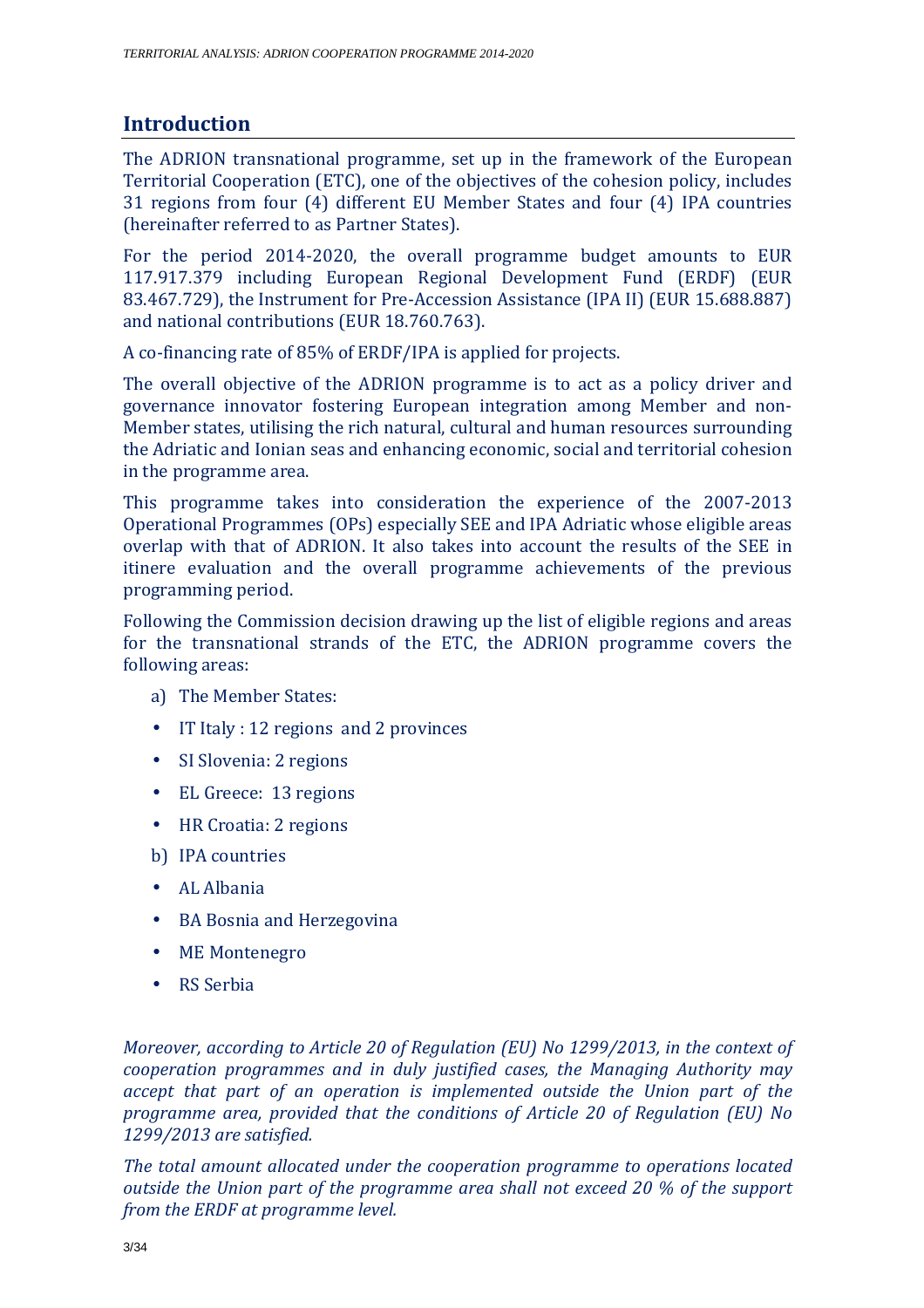#### *1.1.1.1. Context of the programme*

The ADRION Transnational Programme embodies the broad policy framework channelling the development efforts on macro-regional and national levels. The drafting process was primarily conducted in line with the goals and priorities identified within multi thematic strategies on EU and macro-regional levels.

**The Europe 2020 Strategy**, as an instrument to coordinate the national and EU policy levels in order to produce and maintain European development, focuses on the three pillars of the concept of growth: smart, sustainable and inclusive. The mechanism needed to achieve the above-mentioned goals includes the National Reform Programmes, the objectives of which pursue the EU 2020 objectives at national level.

The **EUSAIR** 'EU Strategy for the Adriatic-Ionian Region' is described in two documents:

- (1) a Communication from the European Commission to the other EU institutions, and
- (2) an Action Plan, which complements the Communication **(presented by the EC on June 17th 2014 (SWD(2014) 190 final)**.

The strategy focuses on four (4) Pillars: 1**. Blue growth, 2. Connecting the Region, 3. Environmental quality, 4. Sustainable tourism**. The Action Plan is one of the outputs of the Strategy. Its aim is to go from "words to actions" by identifying the concrete priorities for the macro-region. It is therefore structured so as to reflect the four pillars, as well as the topics selected under each pillar, including also an indicative list of eligible actions and project examples.

The structure of the EUSAIR governance will be defined, in order to identify and support actions and projects with a macro regional value. In the framework of the Action Plan, the governance structure shall identify the sources of financing, looking at the other funds available on the area (EU, national, regional and public, financial instruments, loan and private funds). ADRION shall support the governance and the implementation of EUSAIR mainly under TO11. The EUSAIR action plan mentions explicitly that the Strategy's coordination mechanism will be eligible for institutional and administrative support from the 2014-2020 Adriatic-Ionian transnational cooperation programme.

**The South-East Europe 2020 Strategy (SEE 2020)** was launched by the Partner countries in 2011, as recognition that close cooperation can accelerate the attainment of goals in key sectors. Inspired by the Europe 2020 Strategy, the SEE 2020 is pursuing similar objectives taking into account the regional specificities. The strategy provides important guidance for the candidate countries from Western Balkans, in achieving a higher degree of convergence with the goals of EU2020.

T**he Macroregional Strategy for the Alpine region (EUSALP),** which is currently undergoing a consultation process, will be built upon three general action-oriented pillars:

1. To improve the competitiveness, prosperity and cohesion of the Alpine Region;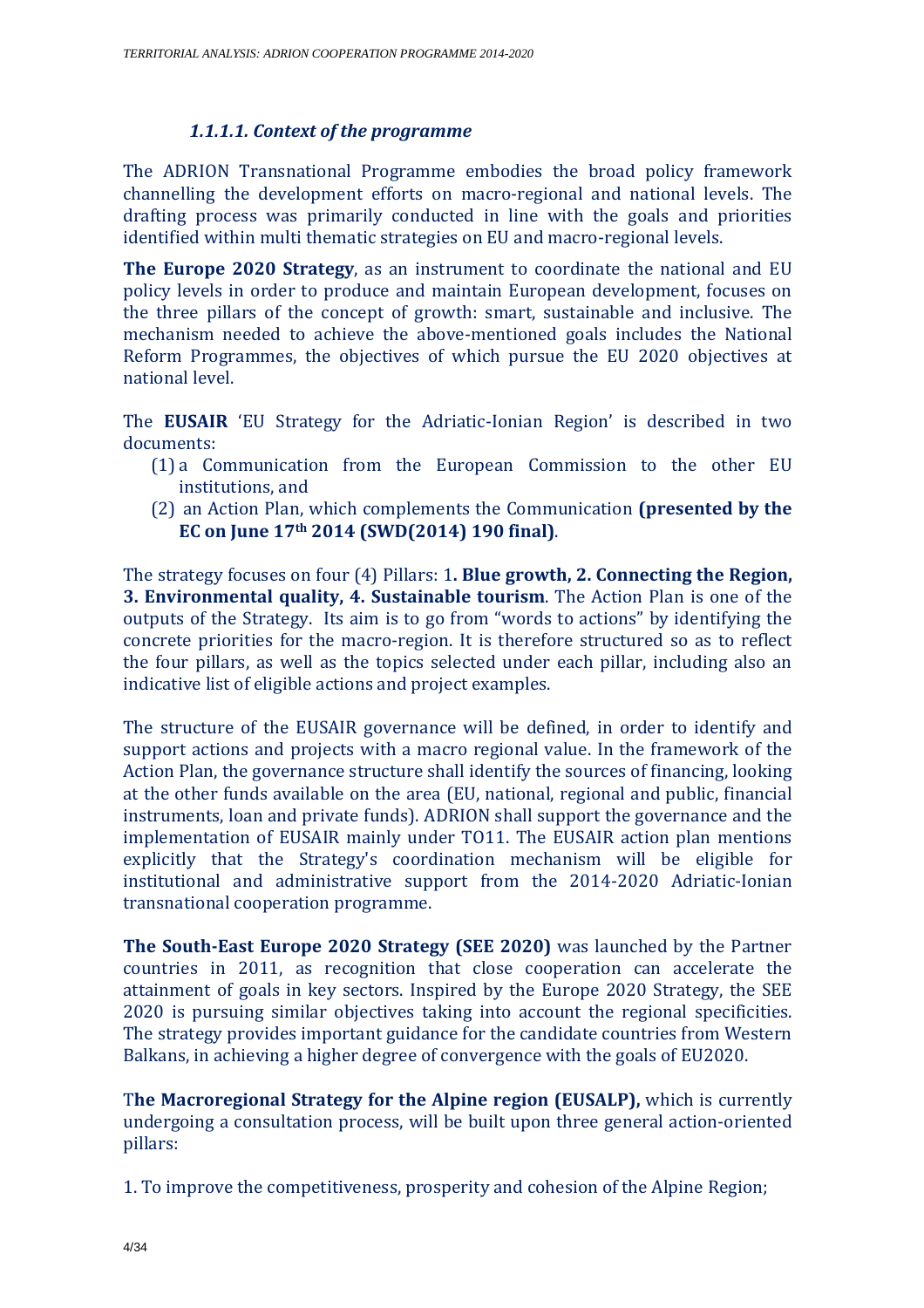2. To ensure accessibility and connectivity for all the inhabitants of the Alpine Region;

3. To make the Alpine Region environmentally sustainable and attractive

In this general framework, three (3) thematic pillars have been identified:

Pillar 1. Fostering sustainable growth and promoting innovation in the Alps: from theory to practice, from research centres to enterprises.

Pillar 2. Connectivity for all: in search of a balanced territorial development through environmentally friendly mobility patterns, transport systems and communication services and infrastructures.

Pillar 3. Ensuring sustainability in the Alpine Region: preserving the Alpine heritage and promoting a sustainable use of natural and cultural resources.

**The Danube Region Strategy (EUSDR),** developed in 2010, addresses a wide range of issues which are divided among four (4) pillars and 11 priority areas. Its Action Plan and governance structure are meant to promote joint, coherent and mutually supportive actions that demonstrate immediate and visible benefits for the people, tackling joing challenges in the macro-region (or a significant part of it).

#### **Strategic response by the programme to contribute to Europe 2020**

As noted earlier, in 2010, the European Union and its Member States launched the Europe 2020 strategy as a ten year roadmap. It constitutes an overall strategic framework putting forward three mutually reinforcing priorities (quantified by five EU headline targets):

- Smart growth: developing an economy based on knowledge and innovation
- Sustainable growth: promoting a more resource efficient, greener and more competitive economy
- Inclusive growth: fostering a high-employment economy delivering social and territorial cohesion

The link of the ADRION cooperation programme to the Europe 2020 strategy goals is ensured by the definition of the Thematic Objectives (Article 9, Regulation (EU) No 1303/2013) and the requirement for thematic concentration (Art. 6, Regulation (EU) No 1299/2013). The Thematic Objectives are further broken down into Investment Priorities (Article 5, Regulation (EU) No 1301/2013) and Article 7 Regulation (EU) No 1299/2013) and specific objectives. Priority axes are set out to combine Investment Priorities covering one or more Thematic Objectives (in cases of a thematically coherent context).

The ADRION programme 2014-2020 includes a wide transnational area with more than 60 million inhabitants, and has distinct physical, environmental, socioeconomic and cultural characteristics. Hence, it addresses all three dimensions of sustainability, including social, economic and environmental aspects but also institutional elements.

It will be structured in four (4) Priority Axes that aim to develop coordinated policies and actions in the programme area with a view to reinforcing the achievements of the Europe 2020 strategy towards smart, sustainable and inclusive growth.

Taking into account the potential role of the ADRION programme as a coordination mechanism for Instruments, its elaboration has been made in reference to Partnership Agreements of EU Countries, National/Regional structural funds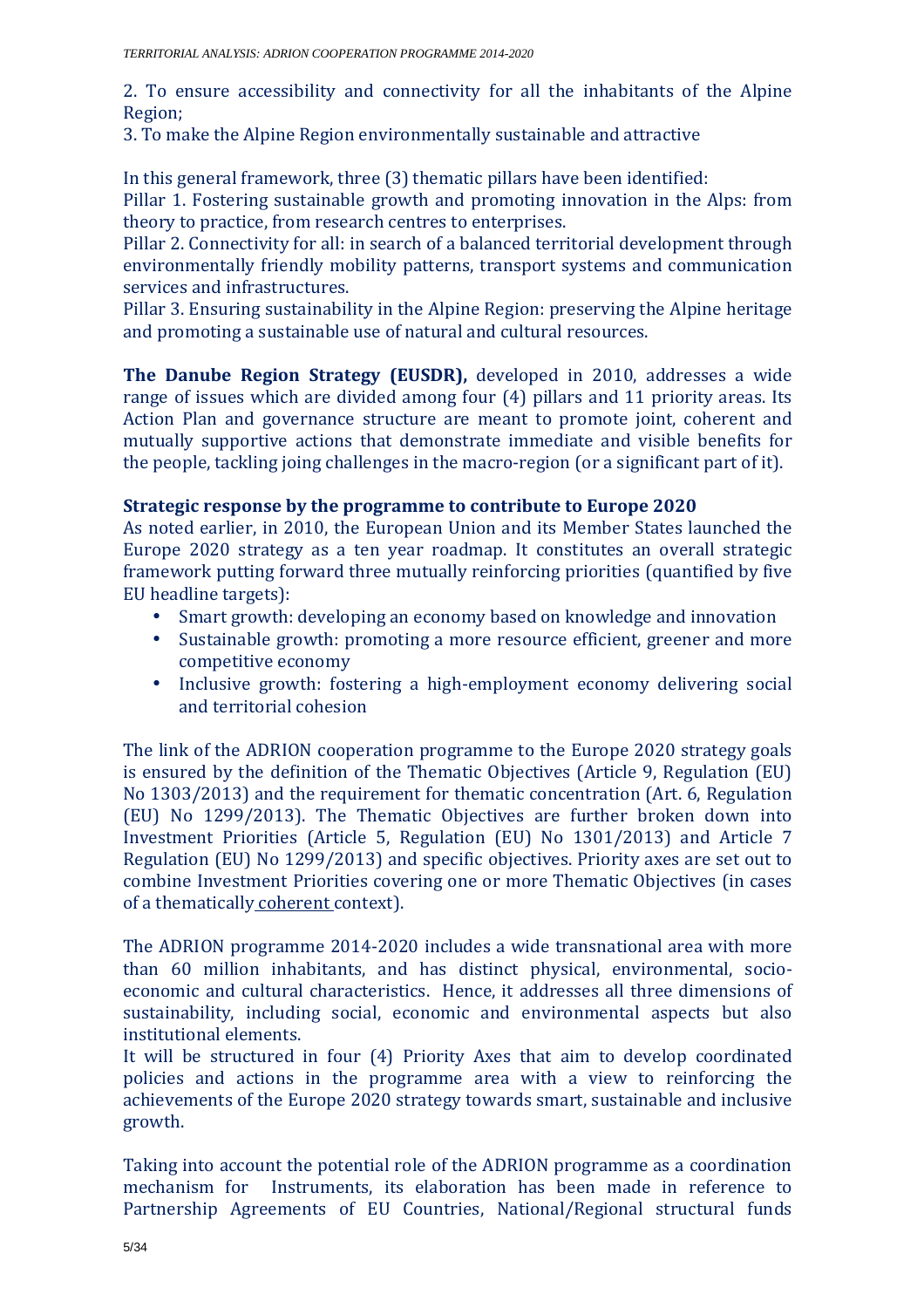Operational Programmes, IPA II Multi-country and Country Strategy Papers and International Agreements concluded for the development of the Western Balkans (i.e. Treaty on Energy Community http://www.energycommunity.org/portal/page/portal/ENC\_HOME)

#### *1.1.1.2. Lessons from the past*

According to the 3rd Evaluation Report (November 2013) of the SEE Programme, the most important results of the programme are related to the established partnerships and exchanged experience (there is good progress with the common standards developed under all PAs). In addition there are signs of:

- Good dissemination of support to private sector in the area of innovationthere is already significant overachievement on the number of SMEs and private sector reached;
- Evidence of successfully implemented measures and services for environment protection, risk prevention and resource efficiency

In addition the evaluation of programme results (based on the completed projects under the 1st call) indicates a number of factors, which hamper the achievement of results and diminish expected contributions, such as:

- Difficulties to reach end-beneficiaries (all PAs except PA 2);
- Difficulties to collaborate with public administration (PA1);
- Difficulties to involve private sector (PA3):
- Difficulties to promote the outputs to the public administrations (PA3);

Lessons learnt from the Med Programme during the previous programming period 2007- 2013, include difficulties in generating projects in specific intervention fields like transport, maritime safety and natural risks. On the other hand, activities related to innovation but also to environmental issues have been quite successful and play an important role in Axis 1 (TO1) and 3 (TO6) of the 2014-2020 programme.

When it comes to the lessons learnt from the IPA CBC Adriatic Programme, we can refer only to the first on-going evaluation report of 2011: according to the findings, the majority of the 33 approved projects (56%) aim at developing Common Tools, 25% share the objective of elaborating Common Strategies and Policies, while the remaining 19% aim at implementing Pilot Actions.

#### *1.1.1.3 Main findings and suggestion on the economic, territorial and social context of ADRION Area*

According to IPA swot analysis drafted in the framework of the last strategic call of Adriatic CBC Programme (2011) and to the data outlined in the Report 2013 of DG MARE, here below the main finding on the ADRION area:

**Environment.** ADRION area is characterised by an extraordinary environmental ecosystem, extremely delicate, but nevertheless subject to high pressures from agriculture, industries and port activities, especially on water quality and coastal areas, also affected by seasonal tourism and one-dimensional urbanisation that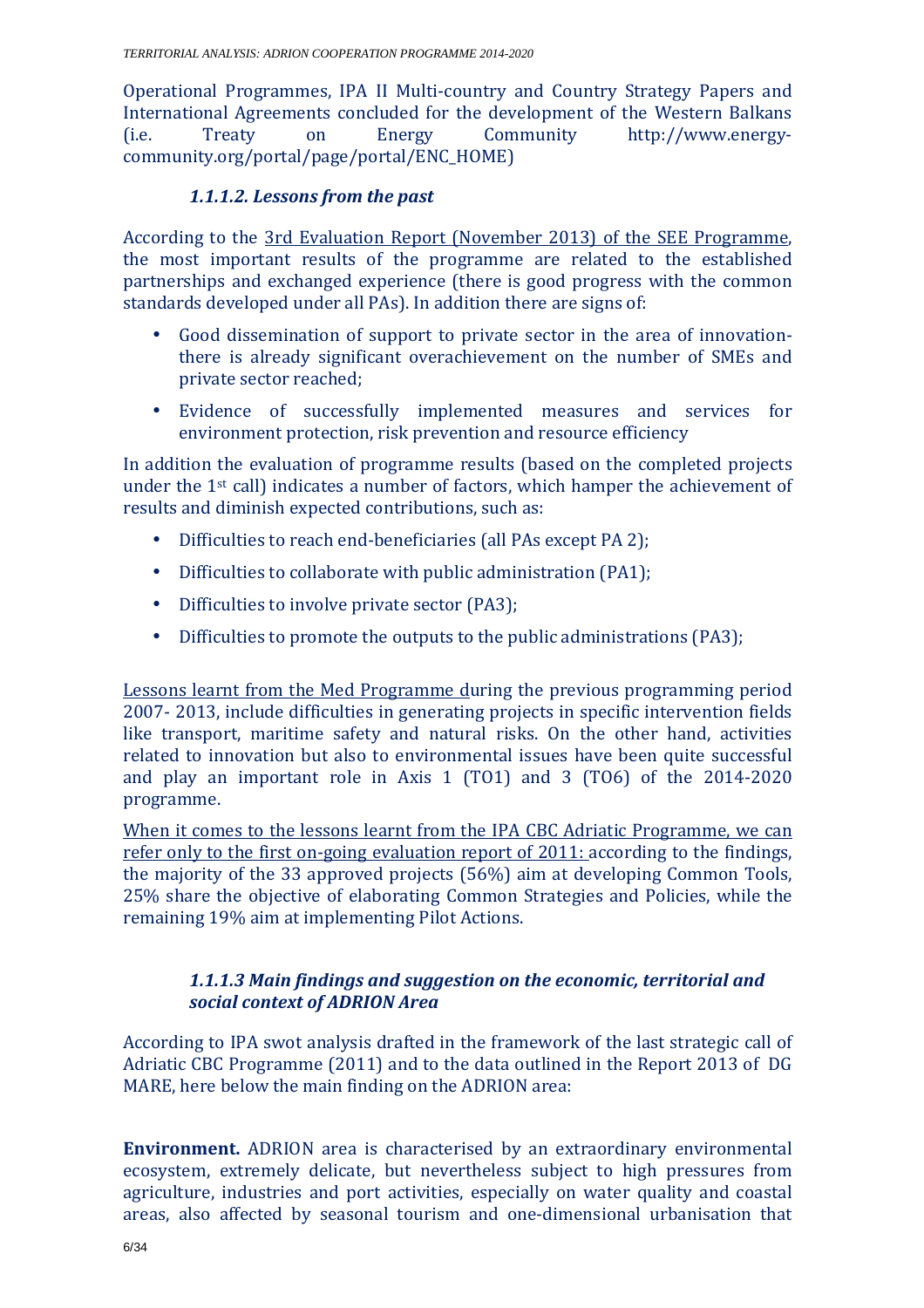lead, among others, to loss of biodiversity and ecosystem fragmentation. Investments in environmental infrastructures, innovative technologies for the prevention of natural risks and the use of renewable energy sources are low. Moreover, the level of advancements on the EU acquis as referring to PCCs shows moderate progresses, underlining the need to strengthen institutional capacity, at all levels, to implement environmental legislations and policies aimed at fostering sustainable development and a more balanced use of natural resources.

- **Water.** Strategic actions should be undertaken at a cross-border/macroregional level in order to promote balance between supply and demand, besides improving quality and efficiency of water services (reduction of water losses and increasing efficiency in agriculture). Moreover, the development and sustainable use of non-conventional water resources such as the re-use of treated wastewater should considerably be enhanced.
- **Waste.** Waste management shows a low level of sustainability as well. Further development of integrated waste management systems as well as support to research, innovation and technology transfer in relation to waste treatment and recycling are needed.
- **Integrated Coast Zone Management.** The Adriatic and Ionian coast is facing a huge urbanisation process and pressure produced by mechanical fishing and aquaculture. All these factors produce significant environmental impact resulting in loss of biodiversity, ecosystem fragmentation, desertification, salt water intrusion, congestion. The Integrated Coastal Zone Management at cross-border level needs to be strengthened, also by improving in a sustainable way the integration of coastal zone related policies within territorial socio-economic development. The strategic assessment of the coastal zone to increase coastal resilience and prevent negative impacts of natural hazards (floods, erosion, salt water intrusion) exacerbated by climate change should be promoted too.
- **Risk prevention.** Countries involved in the Programme have to cope with the lack of homogeneous and comparable data for spatial/territorial planning addressing risk prevention policies, strategies and plans. As a result, a suitable level investment to support cross-border application and testing of innovative technologies for natural risks prevention and technological risks should be ensured.
- **Energy.** The share of energy from renewable sources (in % of gross final energy consumption) in the area is above average (about 24%), with IPA countries figuring higher shares, although the gap might be biased by slightly outdated data. 2012 saw a shift in the balance of renewable energy investment worldwide: the balance in overall investment changed from roughly a two-thirds-one-third split between developed and less developed economies to one that was much closer to 50:50. Within the AOI area, the squeeze on subsidies in Italy triggered a fall in investments (-53% new investment in RE on 2011) and the recession slowed down the Slovenian financial support scheme started in 2002 and upgraded in 2009. Investment is needed to meet the renewables target but the challenge lies in investing into the right type of renewable. The same applies to Greece and to Croatia, as recently reported in the national plan adopted by the government in 2013, together with the need to accelerate licensing of projects. In IPA Countries, the main EE and RE financing facilities are provided by IFIs and the EU and are available as loans that can be accessed through local banks. Energy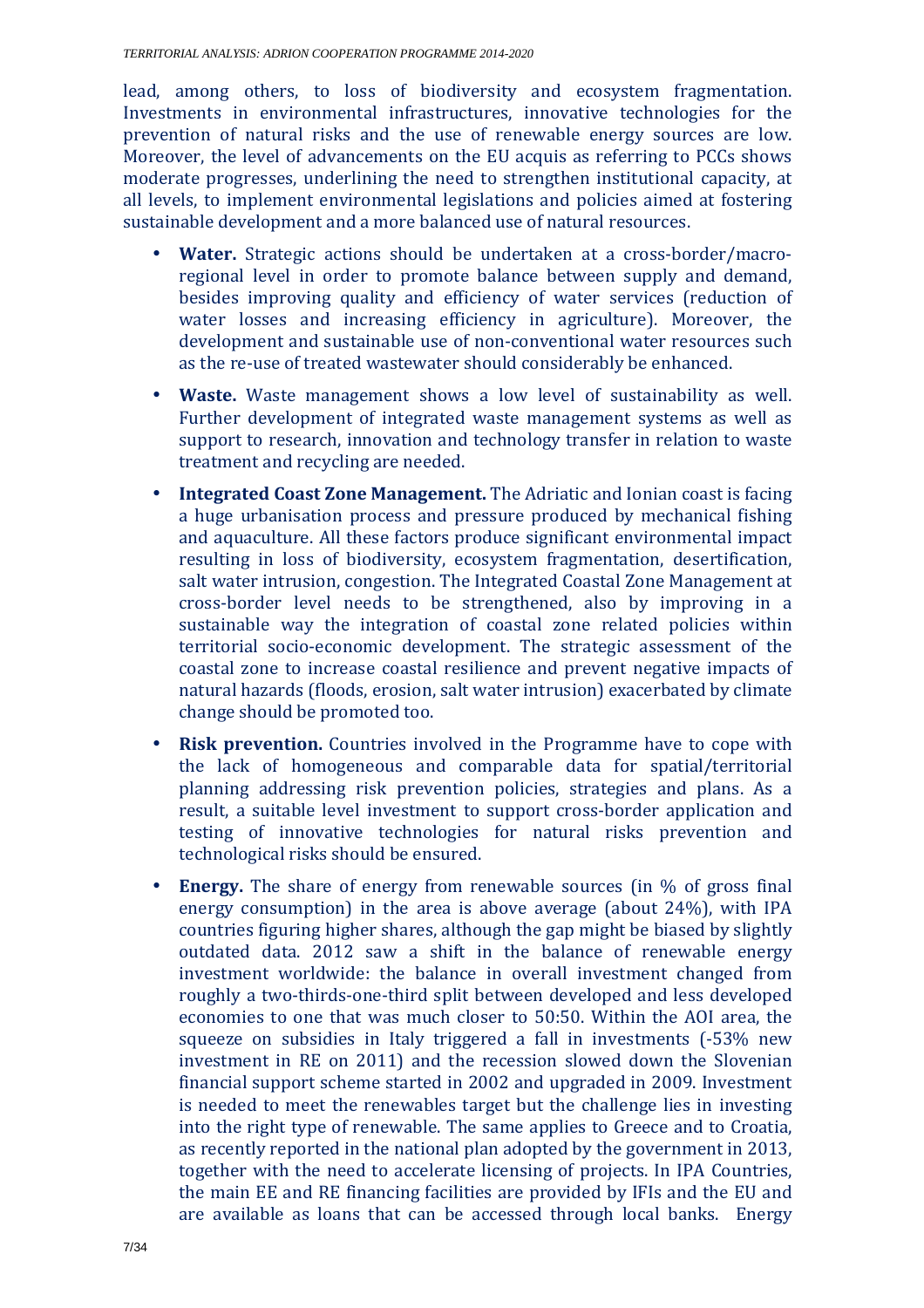systems in the region are fragmented, most of the countries having small markets which may be less attractive for investors. Better coordination and increased energy trading could reduce investment requirements for electricity generation by roughly 10 percent by 2020, according to the Power Generation Investment Study conducted for the World Bank (World Bank, 2007).

The programme area is characterised by great variety of land cover and usages among the coastal areas around the Adriatic, the Ionian and the Aegean with high density of human settlements and activities, the plains in the northwest (northern Italy) and northeast (mainly Voivodina and Slavonia) and the relatively sparsely populated, mountainous and densely forested Dinaric spine ranging from Slovenia to the Cape Matapan in the Peloponnese.





*Source: EEA, 2014, own design (red: urban areas, green: forests, yellow: agriculture, grey: barren lands)* 

**Figure 2: NATURA 2000 and Nature Protected Areas in the programme area** 

 $\overline{a}$ 

 $<sup>1</sup>$  The SFC template does not allow the use of maps, they will be provided in an annex.</sup>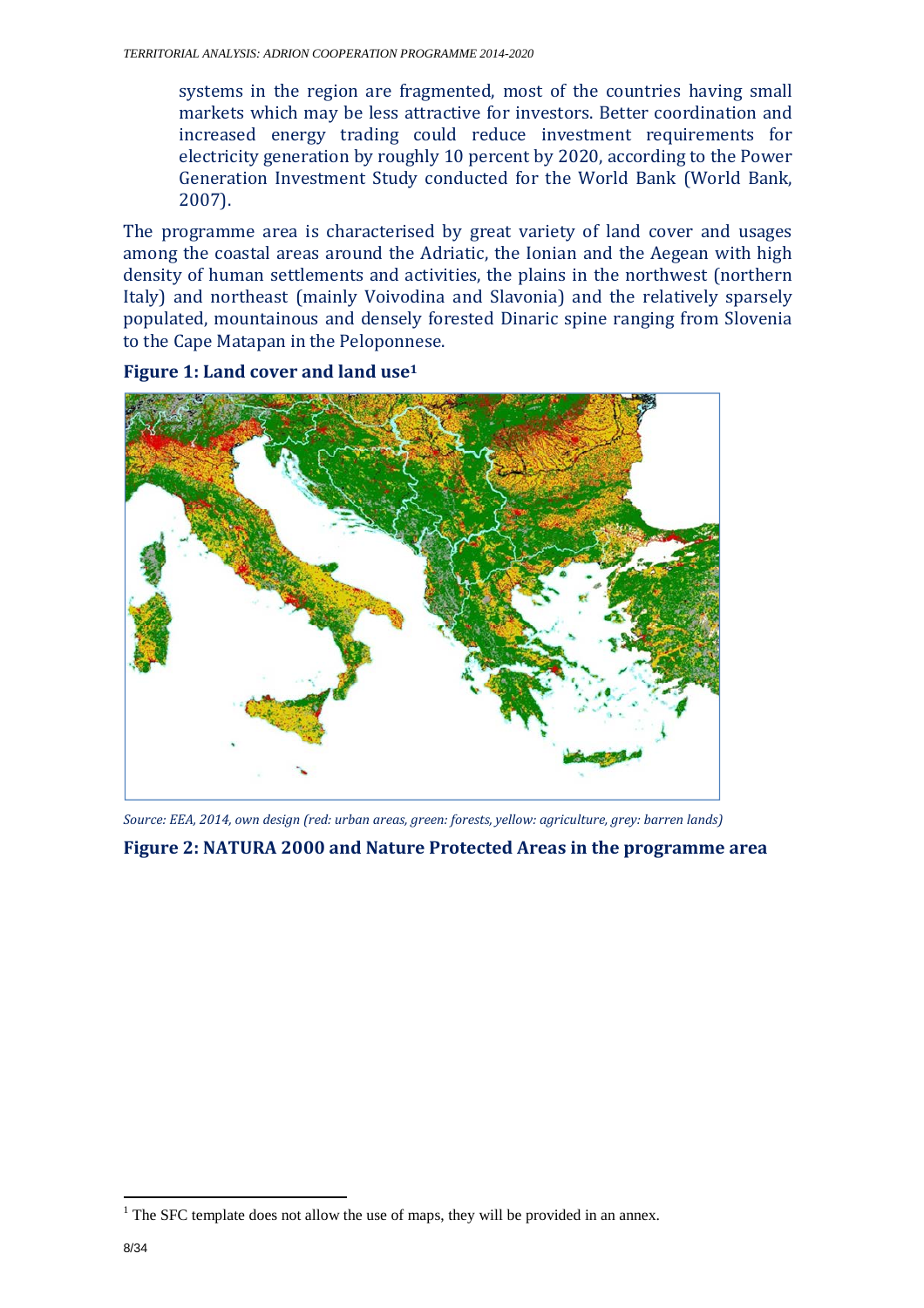

*Source: EEA, 2014, own design* 

The area contains over 2.300 NATURA 2000 areas with a total area of 109.334 square kilometres (i.e. an area larger than Serbia) and 534 natural protected areas in the four non-member states with a total area of 1.550 square kilometres. Considering the area under natural protection, there is a clear division between the "older" member states Greece, Italy and Slovenia and Croatia and the four nonmember states. In the first three the share of protected areas and Natura sites is much larger. This indicates a different approach in designation and management of these areas.

|                                                        | Mountain<br>Areas<br>$(in\%)$ | Forest<br>area<br>(in %) | Agr.<br>area<br>(in %) | Annual<br>freshwate<br>r for<br>agricultur<br>$e$ (in %) | Land and<br>marine<br>protected<br>areas<br>(in %) | Population<br>density<br>(person/sqk<br>m) | Populatio<br>n in<br>agglomer<br>ations<br>over 1<br>million<br>(%) | Rural<br>populatio<br>n(%) | Topographic<br>diversity    |
|--------------------------------------------------------|-------------------------------|--------------------------|------------------------|----------------------------------------------------------|----------------------------------------------------|--------------------------------------------|---------------------------------------------------------------------|----------------------------|-----------------------------|
| <b>Croatia</b><br>(HR)                                 | 20                            | 34                       | 23                     | $\overline{2}$                                           | 14                                                 | 76                                         | ÷.                                                                  | 41                         | High (East-<br>West)        |
| <b>Greece</b><br>(GR)                                  | 45                            | 30                       | 63                     | 89                                                       | 34                                                 | 86                                         | 40                                                                  | 38                         | High                        |
| Italy (IT)                                             | 35                            | 31                       | 47                     | 44                                                       | 21                                                 | 170                                        | 17                                                                  | 31                         | Medium<br>(North-<br>South) |
| <b>Slovenia</b><br>(SI)                                | 40                            | 62                       | 22                     | $\overline{2}$                                           | 54                                                 | 102                                        | ÷                                                                   | 50                         | High                        |
| <b>Albania</b><br>(AL)                                 | 65                            | 28                       | 44                     | 57                                                       | 10                                                 | 115                                        | ÷                                                                   | 45                         | High                        |
| <b>Bosnia</b><br>and<br><b>Herzego</b><br>vina<br>(BA) | 55                            | 42                       | 42                     | <b>NA</b>                                                | 1,5                                                | 75                                         | ÷                                                                   | 51                         | High                        |
| <b>Montene</b><br>gro (ME)                             | 65                            | 40                       | 38                     | NA                                                       | 14                                                 | 46                                         | ÷                                                                   | 36                         | High                        |

#### **Table 1: Environmental situation, basic context indicators**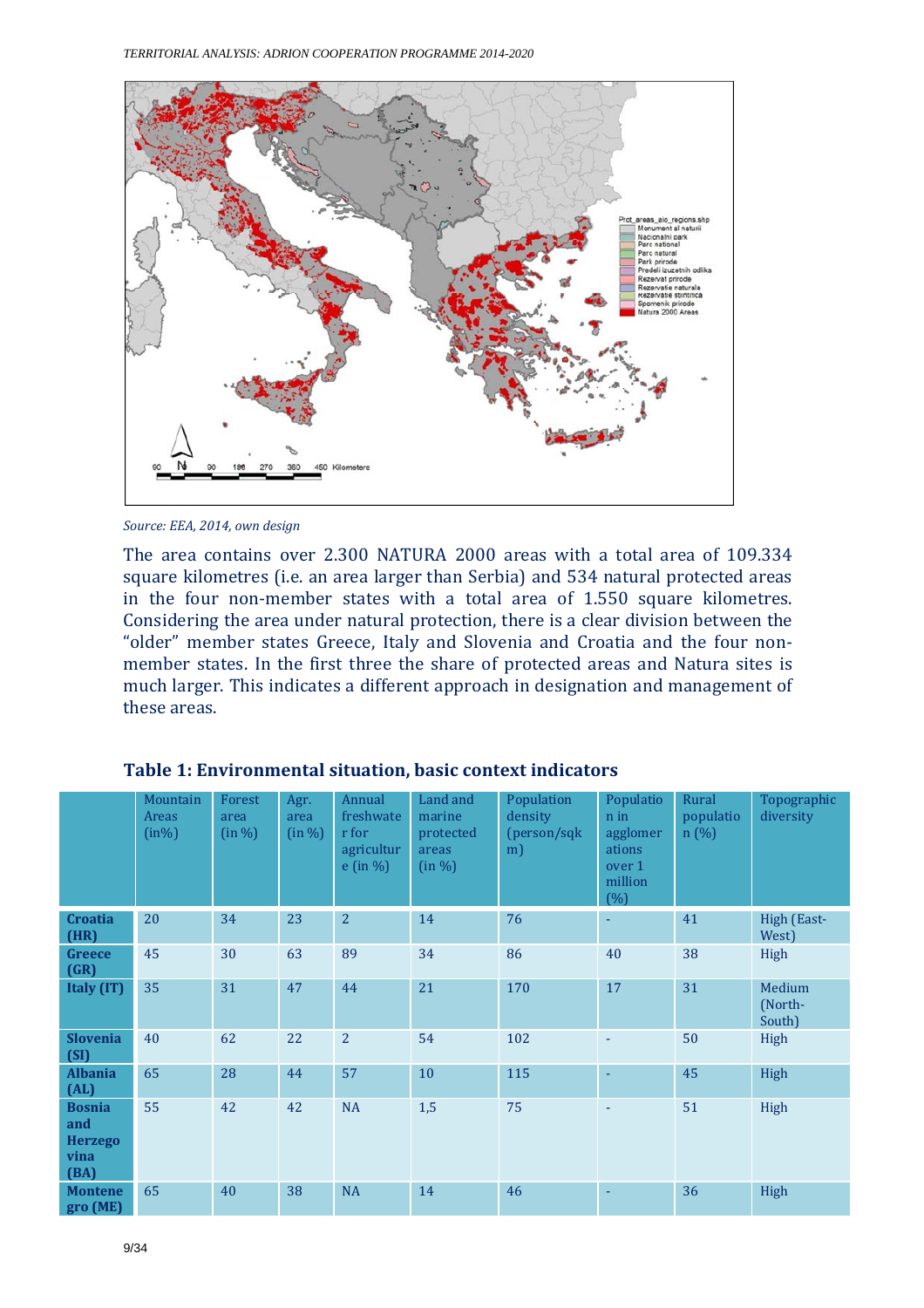| <b>Serbia</b><br>(RS) | 35                                                        | 31                            | 57                             | $\overline{2}$                | 6                          | 82                | 15                            | 43                | Medium<br>(North-<br>South)                                                 |
|-----------------------|-----------------------------------------------------------|-------------------------------|--------------------------------|-------------------------------|----------------------------|-------------------|-------------------------------|-------------------|-----------------------------------------------------------------------------|
| <b>Sources</b>        | Nordregi<br>$o(2004)$ ,<br>Mountain<br>Areas in<br>Europe | 2011.<br>World<br><b>Bank</b> | 2011.<br>2011,<br>Euros<br>tat | 2011,<br>World<br><b>Bank</b> | 2011,<br><b>World Bank</b> | 2011.<br>Eurostat | 2011,<br>World<br><b>Bank</b> | 2011.<br>Eurostat | Calculation<br>based on<br>geographic<br>form and<br>elevation<br>variation |

#### *Topography and Land uses*

The area is characterised by extensive mountain areas (Albania, Greece, Montenegro and Slovenia being some of the most mountainous areas in Europe). The topographic diversity within the single countries (calculation based on geographic form and elevation variation) and the area as a whole is very high; exceptions to the rule being Italy and Serbia with plains in the North/North Eastern and moderate mountain ranges in the South.

The area has a relative high degree of forest coverage (although percentages vary among various sources based on methodology), which is however under threat. Agriculture is also ranging from 22% of the area in Slovenia to 63% in Greece. Agriculture is an important landscape determining factor in the area, thus affecting biodiversity and attractiveness of the area, an important economic sector in many cases but also a significant environmental pressure factor in areas like the Po valley in Italy, Vojvodina in Serbia or Central Macedonia and Thessaly in Greece due to the nutrient and pesticides discharges. Freshwater use varies considerable from 2% in Serbia to 89% in Greece; the variation should be considered in the light of agriculture importance in the economy (e.g. in Albania), the dependency of agriculture on irrigation and precipitation, but also the degree of specialisation and sophistication of the agricultural holdings (e.g. greenhouses and cotton in Italy and Greece). Indeed regarding the abstraction of fresh surface water per capita in the programme area, the highest volumes were observed in Greece (521 m3 in 2007) and Serbia (506 m3 in 2011); while the lowest were recorded in Croatia (133 m3 in 2011). The Member State with the highest fresh ground water abstraction per capita was also Greece (327 m3 in 2007) (Source: Eurostat (2014) online data code: env wat abs).

#### **Agglomerations and human pressure**

While population density does not vary considerably (Italy and Montenegro being exceptions) there is much bigger variation within the countries with Greece (Athens and Thessaloniki), Italy (Lombardia, Veneto, Emilia-Romagna and Puglia) and Serbia (Belgrade). Smaller, more polycentric countries, like Bosnia and Herzegovina and Slovenia have a higher number of rural population and population living in different smaller towns. These patterns have important implications both on the level of human pressure in specific areas but also in relation to the existence of unfragmented habitats and natural areas.

Per capita water use by the domestic sector in cooperation countries was particularly high in Greece (almost 89 m3 in 2011) with the increase of 52% from the trend in 2001. Slovenia experienced a minute rise while Croatia a small fall.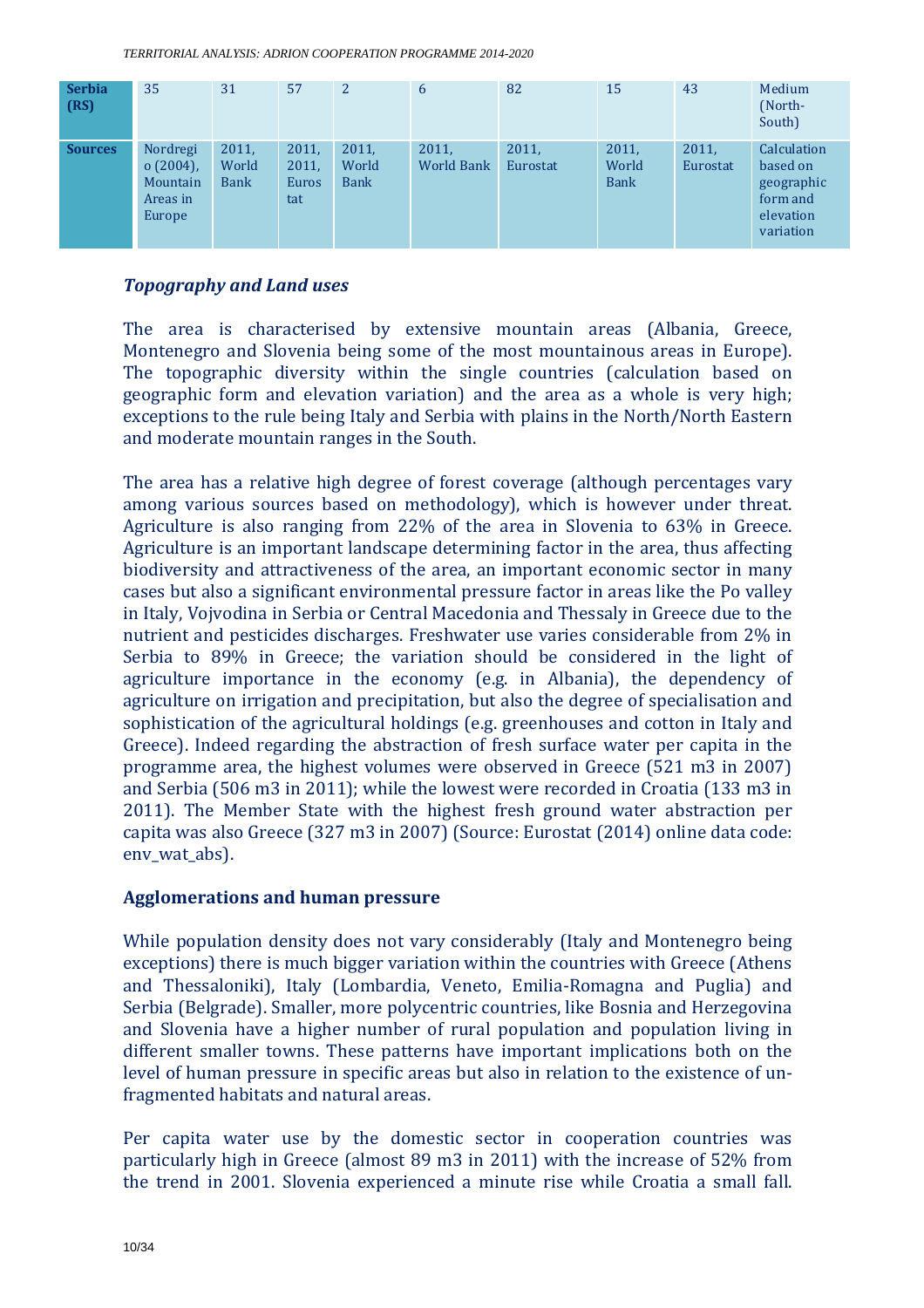However, as data availability was limited, conclusions should be drawn with caution ((Source: Eurostat (2014) online data code: env wat cat).

#### **Table 2: Population connected to at least secondary wastewater treatment (% of national resident population)**

|                  | Population connected to at least secondary wastewater treatment (%<br>of national resident population) |
|------------------|--------------------------------------------------------------------------------------------------------|
| Croatia (HR)     | 22 (2007)                                                                                              |
| Greece (GR)      | 92 (2011)                                                                                              |
| Italy (IT)       | 94 (2005)                                                                                              |
| Slovenia (SI)    | 55 (2011)                                                                                              |
| Albania (AL)     | <b>NA</b>                                                                                              |
| Bosnia and       | <b>NA</b>                                                                                              |
| Herzegovina (BA) |                                                                                                        |
| Montenegro (ME)  | <b>NA</b>                                                                                              |
| Serbia (RS)      | 10(2011)                                                                                               |
| <b>Sources</b>   | Source: Eurostat (online data code: env_ww_con)                                                        |

The ADRION partner states practice different approaches in the water field. Besides the overall high consumption, which is partially caused by low water prices and low collection rates, other problems in the water supply system include water shortages, especially in the coastal region and during the summer season, and insufficient level of coverage of the rural areas with public water supply systems (with poor water quality control for the waters from the rural water supply systems and other sources). Quality of drinking water is regularly monitored for the public water supply systems and the quality requirements are in line with WHO and EU standards. Discharge of communal and industrial wastewater into natural recipients is done with almost no treatment other than primary An additional problem is the lack of pre-treatment of industrial wastewater discharged into the public sewage systems, and a low level of residential connection to the sewerage especially in the remote areas.

In the context of the Water Framework Directive (WFD), the EU wants to put in place a common methodology for cost-recovery calculation, which would take account of the polluter pays principle. Water pricing – included in the WFD – has to be realistic and take account of environmental costs, but at present, in many cases, it is not working. Incentives for domestic consumers, farmers and businesses to use water more carefully should be installed through adequate pricing levels based on water-metering.

In the field of **waste generation**, the area is characterized by lower waste levels than the EU28 but with rapidly rising per capita levels and overall poorly coordinated waste management mechanisms with limited recycling structures and a heavy reliance on (often uncontrolled) landfills.

#### **Table 3: Waste generation by economic activity and households and Waste Management, 2010 (thousand tons)**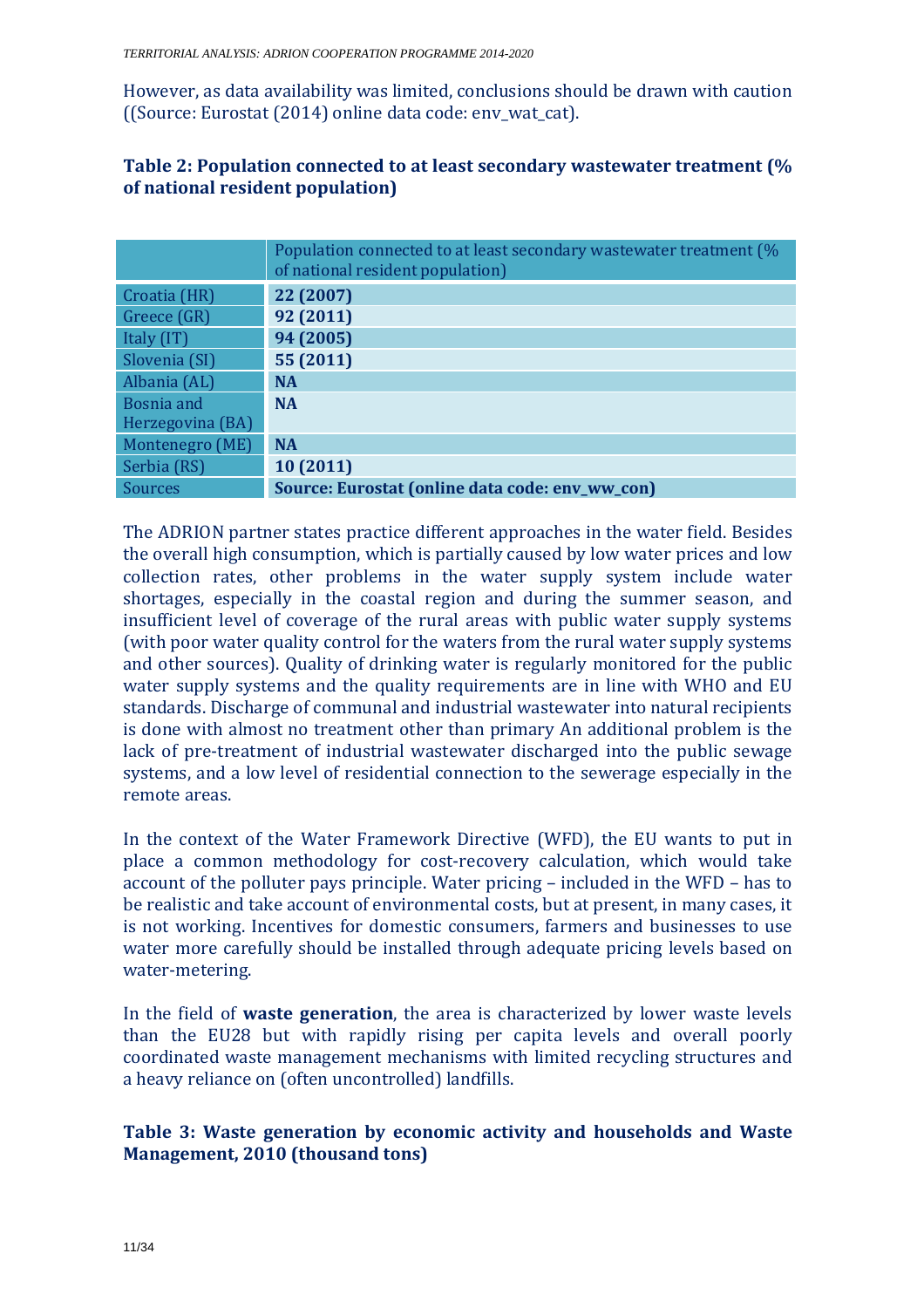|                                                     | Total<br>waste            | <b>Mining</b><br>and<br>quarryi<br>ng | Constr<br>$u-$<br>ction | Manu-<br>facturi<br>ng | Electric<br>ity,<br>gas,<br>steam<br>and air<br>condi-<br>tioning                                                                                                                                                                     | Waste<br>from<br>house<br>-holds | <b>Other</b>            | Recove<br>ry  | Energ<br>y<br>recove<br>ry | Incinerat<br>ion | <b>Dispos</b><br>al |
|-----------------------------------------------------|---------------------------|---------------------------------------|-------------------------|------------------------|---------------------------------------------------------------------------------------------------------------------------------------------------------------------------------------------------------------------------------------|----------------------------------|-------------------------|---------------|----------------------------|------------------|---------------------|
| <b>EU-28</b>                                        | 2.505.4<br>0 <sup>0</sup> | 671.78<br>$\mathbf{0}$                | 859.7<br>40             | 275.5<br>80            | 86.040                                                                                                                                                                                                                                | 218.5<br>90                      | 393.6<br>70             | 1.145.1<br>10 | 89.65<br>$\mathbf{0}$      | 42.280           | 1.061.6<br>80       |
| <b>Croatia</b><br>(HR)                              | 3.158                     | 29                                    | 8                       | 634                    | 108                                                                                                                                                                                                                                   | $\mathbf{0}$                     | 2.379                   | 403           | 110                        | 24               | 2.048               |
| <b>Greece</b><br>(GR)                               | 70.433                    | 44.793                                | 2.086                   | 4.941                  | 11.029                                                                                                                                                                                                                                | 5.198                            | 2.387                   | 11.722        | 126                        | 21               | 58.520              |
| Italy (IT)                                          | 158.62<br>8               | 706                                   | 59.34<br>$\mathbf{0}$   | 35.92<br>8             | 2.660                                                                                                                                                                                                                                 | 32.47<br>9                       | 27.51<br>5 <sup>1</sup> | 93.037        | 2.373                      | 6.092            | 25.655              |
| <b>Slovenia</b><br>(SI)                             | 5.159                     | 12                                    | 1.509                   | 1.517                  | 558                                                                                                                                                                                                                                   | 728                              | 835                     | 3.885         | 282                        | 35               | 1.436               |
| <b>Albania</b><br>(AL)                              | <b>NA</b>                 | <b>NA</b>                             | <b>NA</b>               | <b>NA</b>              | <b>NA</b>                                                                                                                                                                                                                             | <b>NA</b>                        | <b>NA</b>               | <b>NA</b>     | <b>NA</b>                  | <b>NA</b>        | <b>NA</b>           |
| <b>Bosnia</b><br>and<br><b>Herzegov</b><br>ina (BA) | <b>NA</b>                 | NA                                    | <b>NA</b>               | <b>NA</b>              | NA                                                                                                                                                                                                                                    | <b>NA</b>                        | <b>NA</b>               | NA            | <b>NA</b>                  | <b>NA</b>        | NA                  |
| <b>Montene</b><br>gro(ME)                           | <b>NA</b>                 | <b>NA</b>                             | <b>NA</b>               | <b>NA</b>              | <b>NA</b>                                                                                                                                                                                                                             | <b>NA</b>                        | <b>NA</b>               | <b>NA</b>     | <b>NA</b>                  | <b>NA</b>        | <b>NA</b>           |
| <b>Serbia</b><br>(RS)                               | 33.623                    | 26.458                                | $\mathbf{0}$            | 1.146                  | 6.019                                                                                                                                                                                                                                 | $\mathbf{0}$                     | $\mathbf{0}$            | 565           | 26                         | $\mathbf{1}$     | 32.466              |
| $\sim$                                              |                           |                                       |                         |                        | $\alpha$ . The set of the state $\alpha$ is the set of the set of the set of the set of the set of the set of the set of the set of the set of the set of the set of the set of the set of the set of the set of the set of the set o |                                  |                         |               |                            |                  |                     |

**Sources** Source: Eurostat (online data code: env\_wasgen, env\_wastrt)

There were considerable variations among the countries, both in the amount of waste generated in 2010 and the activities that contributed considerably to waste generation. The total amount of waste generated ranged between 3.158 thousand tons in Croatia and 158.628 thousand tons in Italy which is more than Greece, Croatia, Slovenia and Serbia together. Regarding waste generation by activity, construction accounted for the largest share of generated waste. The manufacturing industry accounted for the largest share of generated waste in Slovenia (29 %) and Croatia (20 %).

Considering waste management, recent studies have clustered countries into different performance levels:

- High performing countries that generally have met or exceeded EU waste legislation targets.
- Medium-performing/transitional countries (including Italy, Slovenia) are typically characterized by mid-level recycling, around 25-30%, and landfilling between 35-50%. As Slovenia more recently joined the EU, important changes have been made to pre-EU waste management practices but it still remains to be seen how a recycling society is to be supported by political, economic and infrastructural frameworks. For many of the medium-performing countries, a focus is needed on setting up the appropriate political, economic and infrastructure framework to avoid diverting waste from landfill to incineration instead of to recycling. The use of economic instruments plays a key role in helping to fund such infrastructure creation and development, while also effecting behavioral change to less wasteful practices.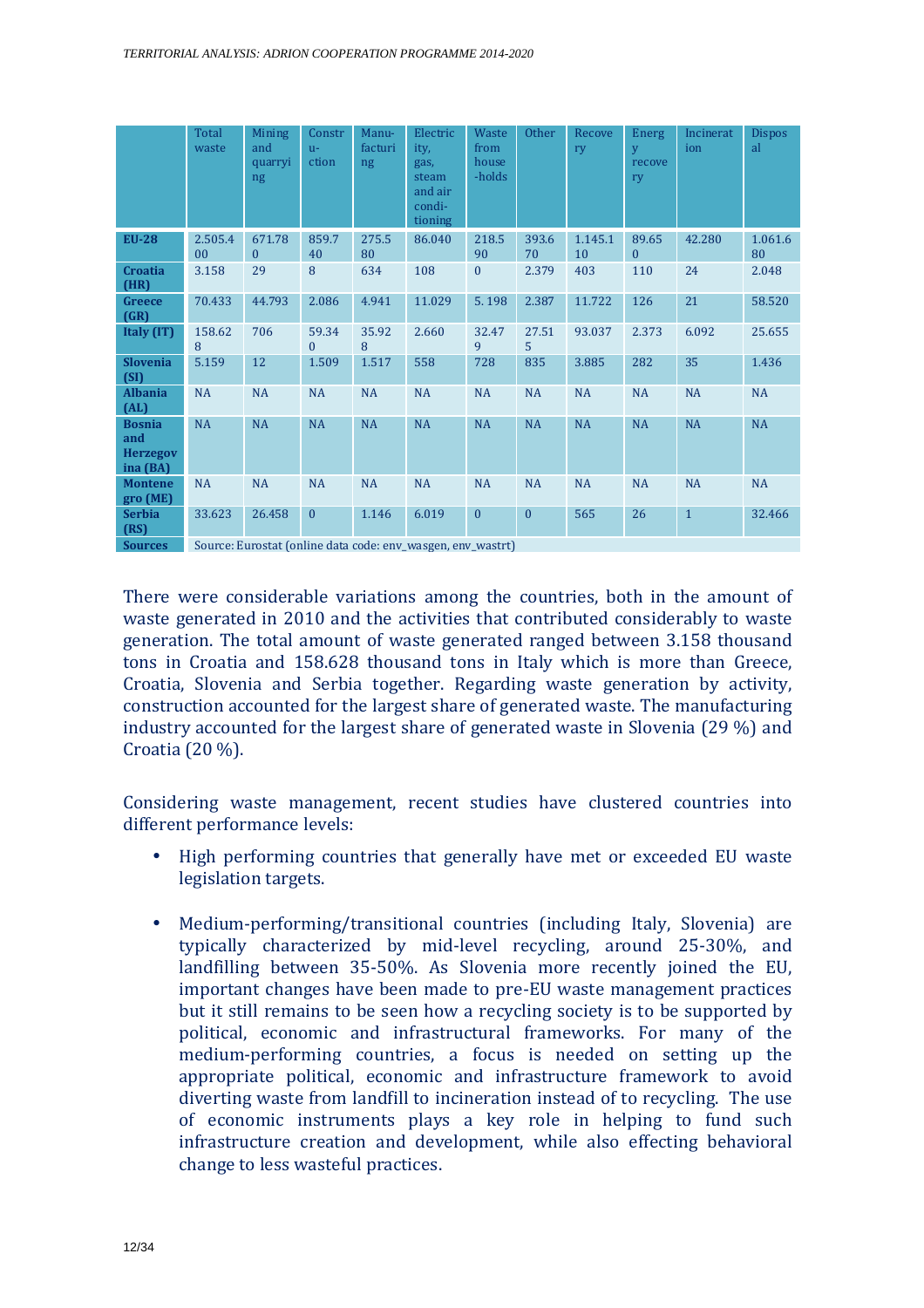• Lower-performing/limited countries (including Greece) generally still have extremely high levels of landfilling, which is the lowest level of the waste hierarchy and therefore not in line with either the spirit or the letter of EU legislation. Recycling and composting levels also remain very low. Hence, the transitions are very long (30 years for Greece) or extremely slow (the majority of the countries in this group joined the EU in 2004) and waste management does not appear to be receiving the attention required of an activity with significant green economy and resource efficiency potential and considerable impacts on human health and the environment.

These lower-performing countries also often have no or only very weak schemes in place, whether to implement producer responsibility elements of the recycling directives or household charging for waste collection, or to encourage treatment at the higher levels of the waste hierarchy through landfill and incineration taxes or levies.

#### The table below summarises the needs of the programme area and provides a reflection on

| <b>Need</b>                                                                                                                                                                                                                                                                   | <b>Relevant to</b><br>national<br>strategies<br>etc. | Can be tackled in<br>a Transnational<br><b>ETC Programme</b> | <b>Can be tackled</b><br>in the<br><b>ADRION?</b> | <b>Comments</b>                                                                                                                                                                                                                                                               |
|-------------------------------------------------------------------------------------------------------------------------------------------------------------------------------------------------------------------------------------------------------------------------------|------------------------------------------------------|--------------------------------------------------------------|---------------------------------------------------|-------------------------------------------------------------------------------------------------------------------------------------------------------------------------------------------------------------------------------------------------------------------------------|
| Need to turn towards a post-<br>fossil and low carbon economy<br>allowing the four member<br>states to further focus on the<br>decoupling of their economies,<br>while assisting the non member<br>states to master the transition<br>of their economies in that<br>direction | <b>Yes</b>                                           | Partially                                                    | Partially                                         | <b>The</b><br><b>ADRION</b><br>can<br>contribute<br>the<br>in<br>development of scenarios,<br>illustrating the positive<br>and negative aspects of<br>that turn.                                                                                                              |
| Need to diversify the RES<br>potential and to enhance local<br>approaches                                                                                                                                                                                                     | Partially                                            | Partially                                                    | Partially                                         | The ADRION can act as a<br>catalysator in developing<br>and demonstrating models<br>and pilots in integrating<br>the location choice and<br>installation of RES in the<br>political decision making<br>process with emphasis on<br>win-win situations.                        |
| <b>Need</b><br>conciliate<br>to<br>energy<br>production with<br>aims<br>of<br>protecting nature, landscape<br>and biodiversity, with touristic<br>interests and<br>the various<br>interests of local residents                                                                | Partially                                            | <b>Yes</b>                                                   | <b>Yes</b>                                        | The ADRION can act as a<br>foresight<br>and<br>demonstration<br>platform<br>that catches up where e.g.<br>FP projects stop; i.e. in<br>bringing<br>together<br>stakeholders and gauging a<br>pilot to be fully exploited<br>within mainstream ERDF<br>or national programmes. |
| Need to develop a negotiation<br>and public participation model<br>for the installation of RES                                                                                                                                                                                | <b>No</b>                                            | Yes                                                          | Yes                                               | As above                                                                                                                                                                                                                                                                      |
| Need to mobilise the cultural<br>landscape and the richness of<br>biodiversity as key assets of the                                                                                                                                                                           | Yes                                                  | Partially                                                    | Partially                                         | The ADRION can provide a<br>framework<br>for<br>demonstration, exchange                                                                                                                                                                                                       |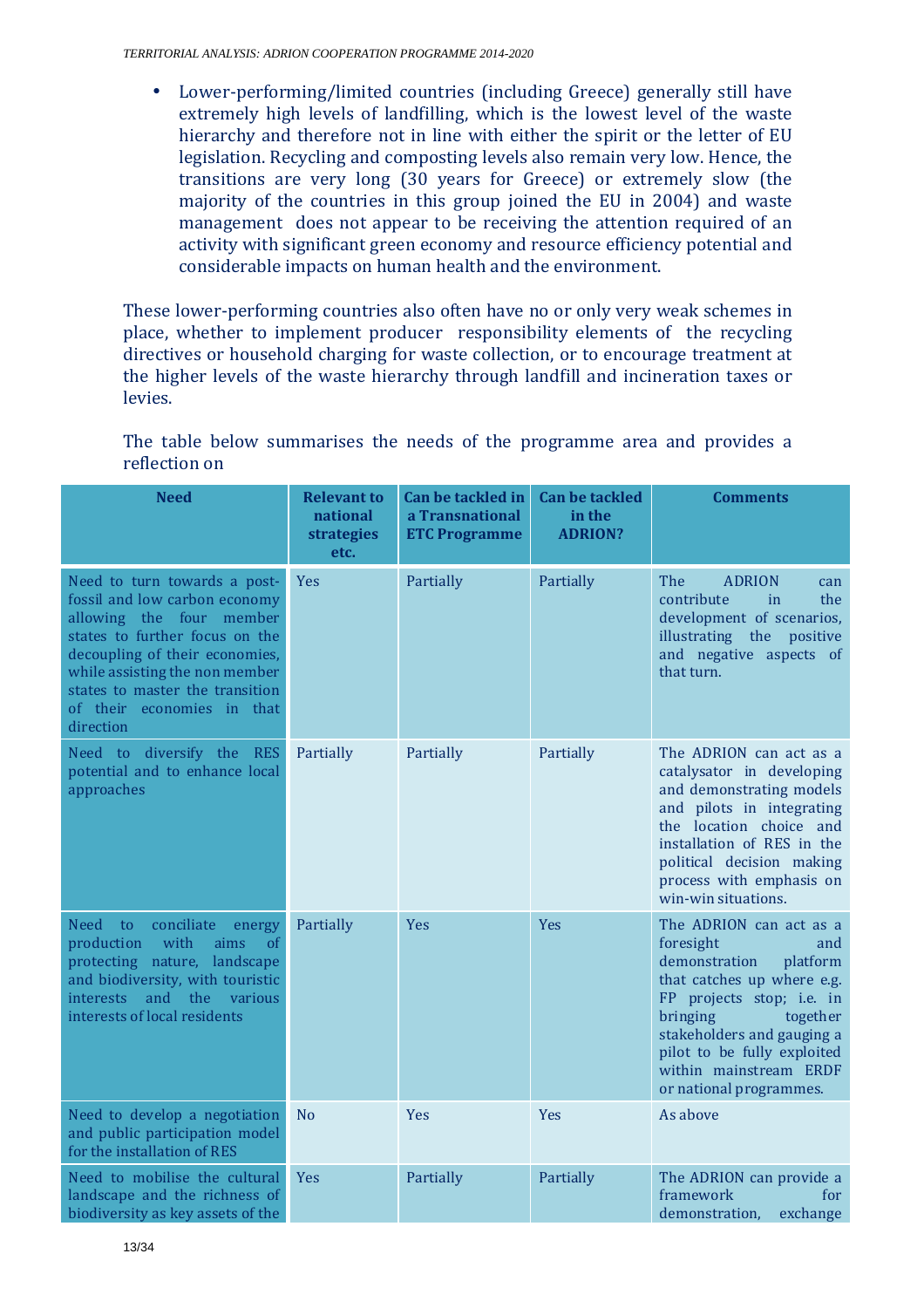| area providing high quality of<br>life and global attractiveness                                                                                                                                                             |            |            |           | customisation<br>of<br>and<br>approaches and concepts<br>needs<br>the<br>area<br>to.<br>especially at the local and<br>regional level.<br>In those areas where a<br>strong acqui exists, the<br>focus can be more<br>on<br>customisation.<br>In those areas where more<br>"uncharted waters" exist,<br>the ADRION can focus on<br>pilots and demonstration. |
|------------------------------------------------------------------------------------------------------------------------------------------------------------------------------------------------------------------------------|------------|------------|-----------|-------------------------------------------------------------------------------------------------------------------------------------------------------------------------------------------------------------------------------------------------------------------------------------------------------------------------------------------------------------|
| Need to manage human made<br>environmental pressure                                                                                                                                                                          | Yes        | Partially  | Partially | As above                                                                                                                                                                                                                                                                                                                                                    |
| Need to manage the high<br>environmental vulnerability                                                                                                                                                                       | Yes        | Partially  | Partially | As above                                                                                                                                                                                                                                                                                                                                                    |
| Need to manage increased land<br>and resources consumption                                                                                                                                                                   | Yes        | Partially  | Partially | As above                                                                                                                                                                                                                                                                                                                                                    |
| Need to address fragmentation<br>of habitats and landscapes                                                                                                                                                                  | <b>Yes</b> | Partially  | Partially | As above                                                                                                                                                                                                                                                                                                                                                    |
| Need to integrate Ecosystem<br>Services, Blue<br>and<br>Green<br>Growth principles in regional<br>development planning<br>and<br>establish<br>sustainable<br>valorisation of natural and<br>cultural assets as growth assets | <b>Yes</b> | <b>Yes</b> | Yes       | As above                                                                                                                                                                                                                                                                                                                                                    |

The scope for action for the ADRION programme can be seen in the following areas:

- In bringing **new topics** in the agenda of the participating regions acting as a foresight and demonstration platform, thus increasing awareness, e.g. on the non-technical framework conditions for RES or the sustainable valorisation of the heritage;
- In **identifying a common denominator** for the exchange of experience in the first place e.g. related to the need to address human pressures (waste, water, fertilisers etc.) on the environment in relation to the maritime ecosystems;
- In developing transnational tools in tackling concrete aspects at the programme area level where **transnational cooperation is a multuplicator of force** e.g. related to environmental vulnerability, fragmentation of habitats and landscapes, risk management, land uses and resources consumption etc.
- In introducing, testing and evaluating innovative concepts, e.g. on ecosystem services, Blue and Green Growth in the praxis of development and cohesion policy, thus facilitating the achievement of EU standards and in general increasing good governance potentials also in the context of the EUSAIR;
- and last but not least in developing a distinct ADRION "brand name" related to the valorisation of the natural and cultural heritage.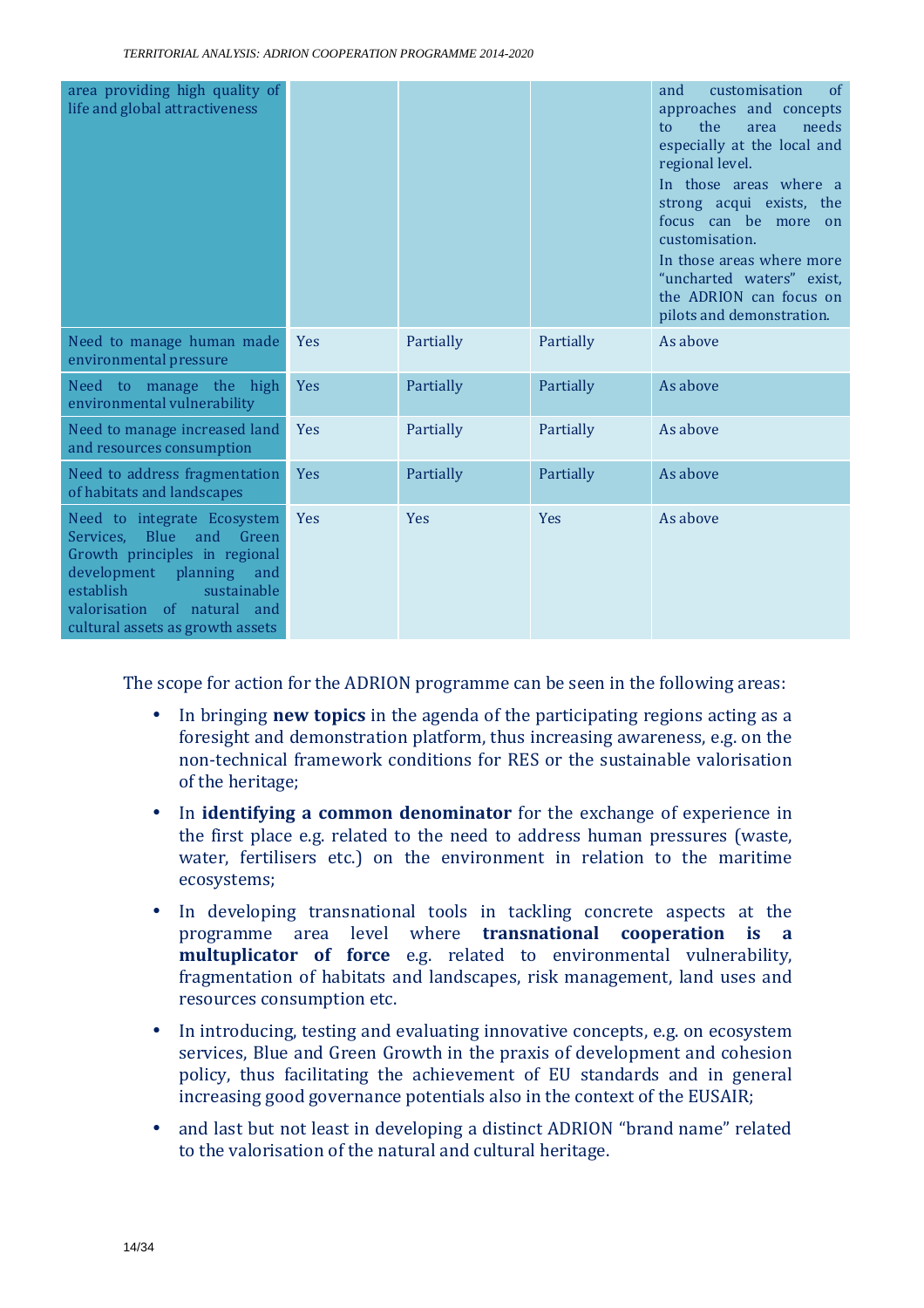A**ccessibility2.** One of the main features characterizing the Programme's area is the imbalance in the development of infrastructures and modes of transport, both between the two banks of the Adriatic Sea and among participating Countries, due to structural weaknesses, low level of maintenance and little investments in infrastructures. What is more, the lack of connections between coastal and inland areas leads to high pressure on coastal roads and bottlenecks. As a matter of fact, road transport is the most common mode of transportation for both goods and passengers throughout the area. Even sea-water transport has increased in Montenegro (+19%), Slovenia (+11%) and Croatia (+9%). Air transport of passengers has increased too, even though at different rates, while railways transport has decreased nearly in the whole cooperation area. The absence of data on inland-water transport underlines, once again, the lack of data and common indicators on infrastructures and transport services especially at a regional level.

Common data collection and processing methodology are required to monitor transport and accessibility conditions and eventually overcome discontinuities across borders, optimise current services and develop existing infrastructure into multimodal systems. In doing so, it is advisable to strengthen administrative capacity (especially in the areas of maritime, inland-water transport and logistics) and support regional investments in infrastructures, multimodal transport networks and transhipment facilities. The latter would even help the approximation of IPA Countries legislations to European standards including safety and market liberalisation.

#### • **Logistics efficiency and economic development**

Developing logistics chains is strictly connected to the international processes of economic integration since the logistics chains connect the production and distribution of goods through those transport systems able to guarantee reliable services.

Today the main trade exchange between the ADRION and the EU shows the Balkan countries being more active in manufacturing import against raw materials and agricultural and food export, with a clear unbalanced transport relation.

This is a detriment for the transport activities since the empty return impacts negatively on the final cost of goods on the market.

Better intermodal organization and equipment helps to reduce the transport costs and the environmental performances mainly referred to the road transport thanks to a rational use of the lorry fleets and a progressive improvement of operational standards by the existing vehicle in use, which are economically competitive at a loss of environmental performances.

At the same time the quality of the rail service is mainly addressed to satisfy the low value goods transport or those ones which do not require high commercial speed.

The EU economic integration process of the ADRION area can for sure stimulate a better development of the transport sector as long as the countries opting for EU integration will be able to reorganize their domestic transport systems in an

 $\overline{a}$  $2$  More detailed information and data on accessibility in South east Europe was collected and elaborated by SEE Projects, and are available here http://www.southeast-europe.net/en/achievements/outputs\_library/ In particular see achievements and outputs of SEETAC project http://www.seetac.eu/download/results.aspx and SETA Project http://www.seta-project.eu/index.php/start and WATERMODE http://www.watermode.eu/ and RAIL4SEE http://rail4see.eu/downloads/deliverable/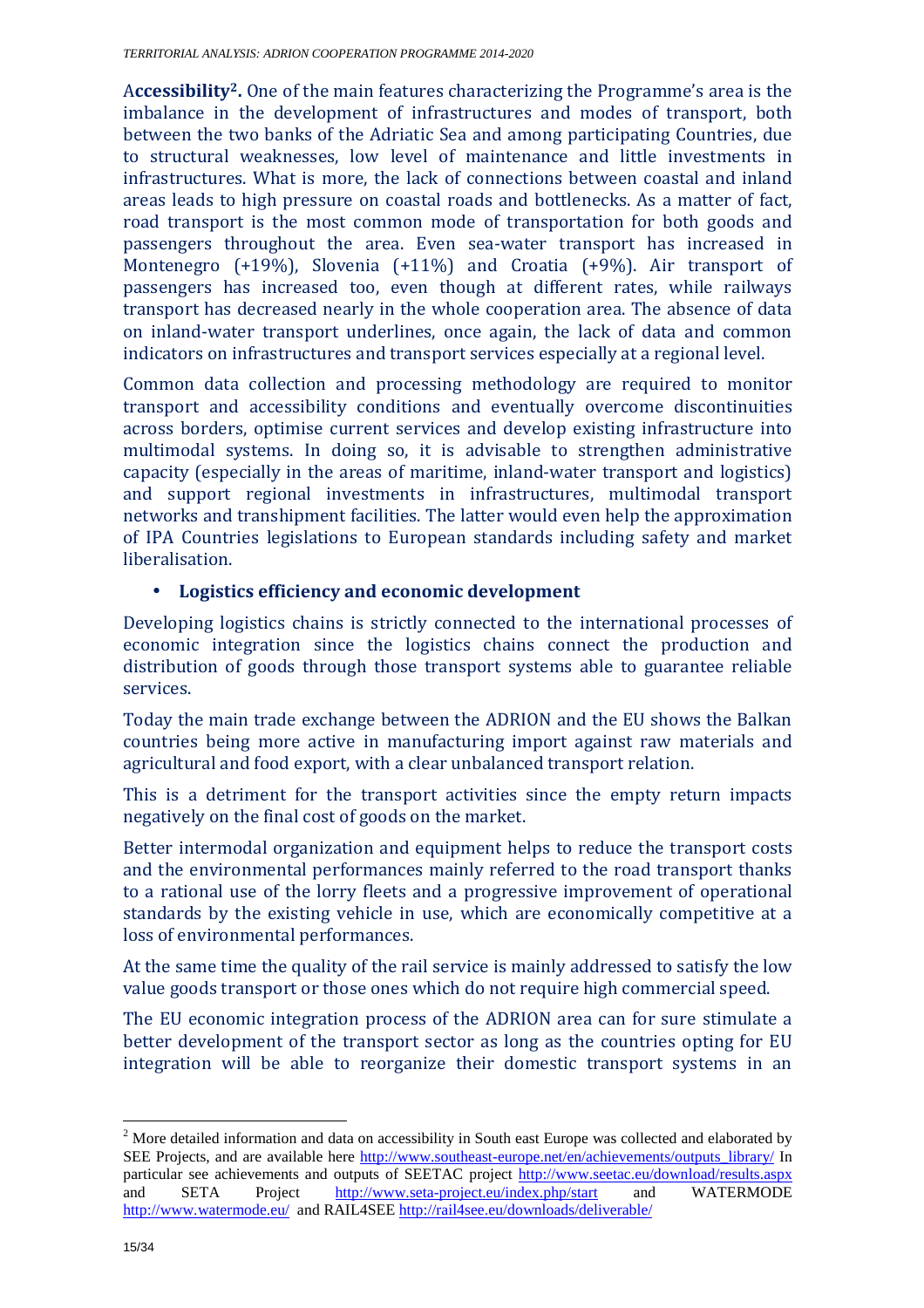efficient and competitive way. More in general the pure transport cost is not the way to be competitive on the EU transport market.

Looking at sustainable interventions related to the available resources it is allowed to suppose to improve the efficiency of the intermodal organization of the ADRION area starting from increasing the efficiency of the intermodal nodes – ports, freight villages, goods yards – by intervening on their entrance bottlenecks, on the storage and parking areas, and the efficiency of the intermodal transfer technologies.

#### • **Addressed needs and challenges for transnational cooperation**

- promote shared methodologies for collecting data and common indicators to monitor transport and accessibility conditions;
- promote shared standards and procedures to overcome discontinuities across borders, optimise existing services and create multi-modal systems by existing infrastructures;
- strengthen administrative capacity especially in the areas of maritime, inland-water transport and logistics;
- need for a comprehensive study on transport safety and capacity requirement:
- promote the creation of logistic systems through the implementation of integrated, interconnected and homogeneous terminal networks for logistics.
- to reduce eliminate all residual barriers between modes and national systems, by this optimizing the multimodal transport chain towards greener and safer transport dynamics and the efficiency of transport Infrastructures by the use of information systems and market-based incentives.
	- o This has to be applied in a twofold approach, both to what concerns the mobility of passengers, considering different target groups (residents and tourists, old people and people with disabilities, students and commuters), and the transportation of goods and logistics, in a coordinated approach to ensure continuity of travel and efficiency, the reduction of bottlenecks and the environmental impact and safety. Considered the specific features of the Programme area, solutions can go in the direction of overcoming obstacles at borders and to serve the traffic in coastal/landlocked areas directions.

**Demography**. Adriatic area faces an unbalanced level of regional development (weak territorial cohesion), combined with ageing population and de-population in mountain and rural areas. Internal migration is to be talked in the area, both in terms of monitoring and cross-border management of the phenomenon.

**Economy and labour mark**et. All of the Countries participating in the Programme have been affected by the global crisis.

Most of the EU MS will face more problems and fewer public resources. These include:

- GDP and employment levels which have not yet returned to pre-crisis levels.
- Higher levels of unemployment, poverty and exclusion.
- Reduced household income, which depresses consumption and imports.
- Unprecedented levels of public debt and the need for fiscal consolidation.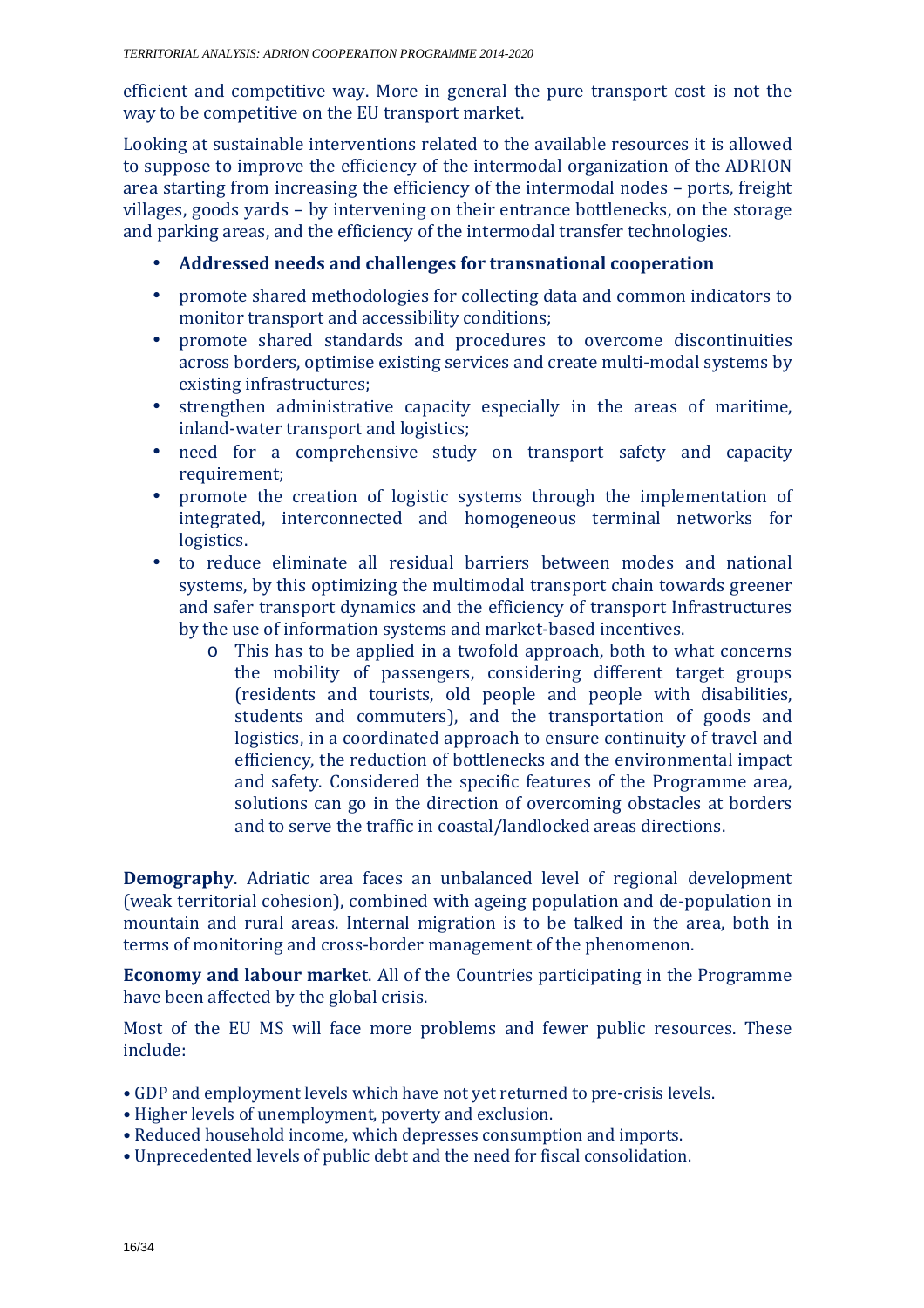Against this background, the future cohesion programmes shall put particular emphasis on growth-enhancing and job creating-investments. Only a stable and strong recovery can reduce the unemployment rates. This is why the European Commission is proposing to concentrate resources on a few, important areas such as employment (particularly for young people), training and education, social inclusion, innovation and SMEs, energy efficiency and a low-carbon economy and is open to expand it to ICT infrastructures and digital growth measures.

**Cultural Heritage.** Additionally to the rich biodiversity of the region, the programme area represents one of the richest regions in Europe in terms of variety of cultures. There is a remarkable diversity of traditions, languages, religions and architectural monuments ranging from antiquity to modern times.

It can be observed that in most of the cases the value of the cultural heritage was acknowledged and there is a large number of sites put under protection. This is proven by the number of world heritage sites which can be found in the Adriatic Ionian Programme Area region. There are 62 UNESCO World Heritage Sites in the area (55 Cultural, 5 natural and 2 mixed) covering a total area of 347.000 hectares altogether creating a very attractive destination for tourism. Out of them 23 are in the Italian regions and 19 in Greece, 7 in Croatia, 4 in Serbia and the rest in the remaining countries

Nevertheless the level of condition, accessibility and presentation varies significantly among countries. In order to properly valorise these assets through tourism, efforts are needed for improving the management of the sites both in terms of preservation and in development of sustainable methods of exploitation. The transnational programme can provide the optimal framework for coordination of such actions and can support the development of transnational strategies for jointly promoting the Region as a tourist destination.

The cultural diversity can represent a high potential for development, the coexistence of numerous ethnic, language and religious groups creating the premises for easier communication and more intensive collaboration. This is even more strengthened by the large number of migrants concentrated around major cities of the region. The specific milieu of multiculturalism represents a source for developing the cultural creativity and to boost the creative industries, which can lead to more and better jobs both in culture-related fields and in tourism as well, thus increasing the attractiveness of the region

**Tourism.** Being one of the most important sectors in the Adriatic-Ionian area, tourism has a firm relevance for growth both in Member States and in IPA Countries even though it is still concentrated in coastal resorts and characterized by high seasonal features. In fact, the whole cooperation area has high-potential for further development of cultural tourism in the main towns, most of which are UNESCO heritage, and of sustainable tourism related to environmental assets. Notwithstanding its great potentials, tourism suffers from a number of weaknesses that should be addressed and of several risks generating negative impacts on the environment to be avoided or properly managed such as seasonal and mass tourism congestion. It is advisable to promote measures to integrate sustainable policies for the protection and enhancement of natural resources, landscape and cultural heritage in a framework of sustainable tourism development. Fostering institutional and public-private partnerships besides involving local communities could contribute to overcome the weak multi-level/multidimensional governance models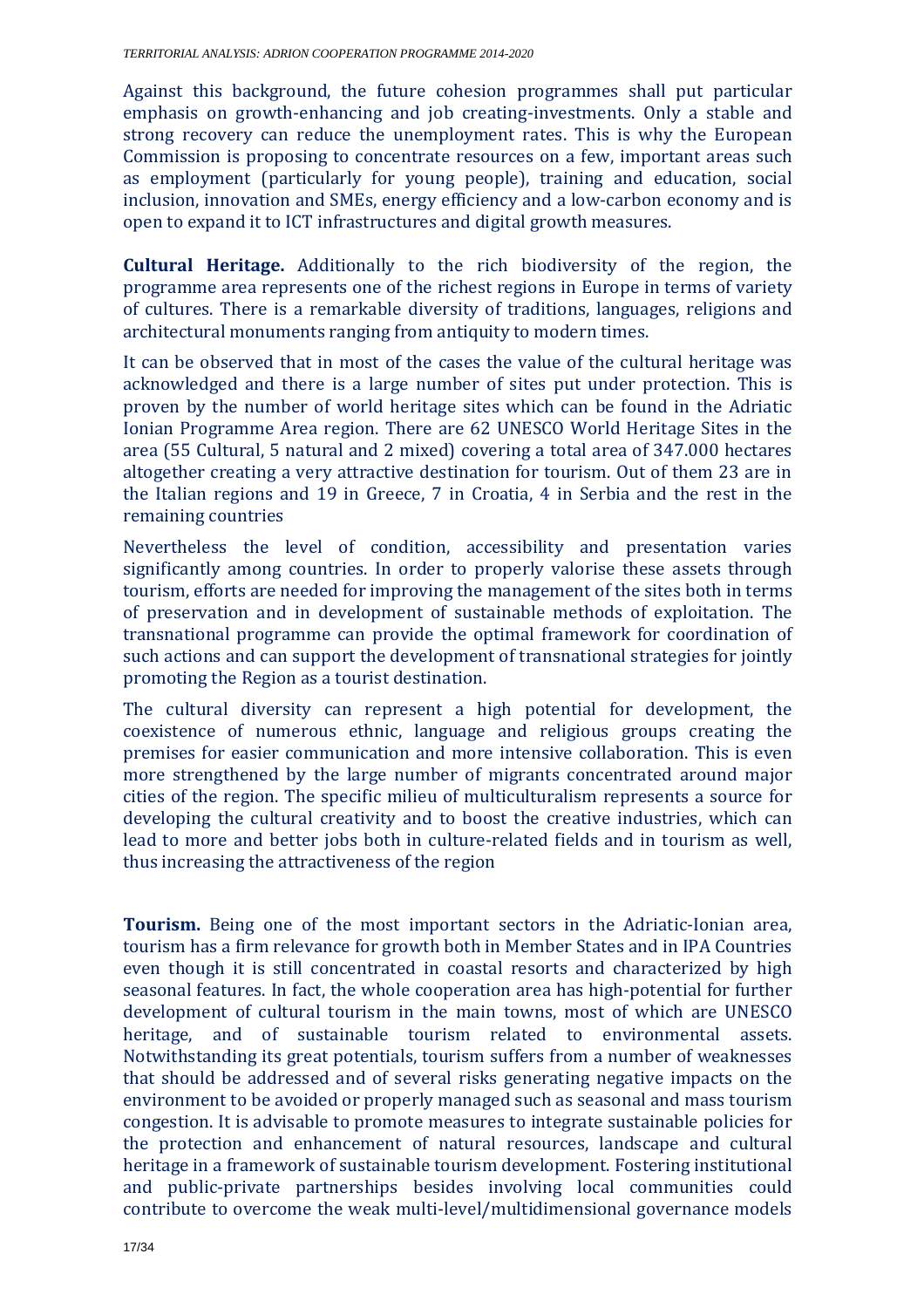for spatial and strategic planning and develop a more integrated and environmentally friendly framework.

The area is rich of thousand km of pristine beaches, over 10,000 islands (in Greece, Croatia, Italy) but also stunning mountain landscapes, important rivers (Danube, Po, Axios, Ardas-Evros, ecc with enormous potential for developing river tourism), lovely rural areas, a wide variety of spa resorts an thermal springs and above all several parks and protected areas.

Also the ADRION area cultural offer is very high: hundred years of different dominations have inexorably influenced the culture and architecture of most of the regions of the area, today rich of extraordinary urban heritages, vibrant cities, medieval monasteries, arts, archaeological values and traditions. To underline this extensive heritage, the ADRION area boasts 62 sites inscribed on the UNESCO List, representing about 16% of the whole Europe UNESCO list.

| Country                   | <b>Unesco's Sites</b> |
|---------------------------|-----------------------|
| Albania                   | 2                     |
| <b>Bosnia Herzegovina</b> | 2                     |
| Greece                    | 19                    |
| Croatia                   | 7                     |
| Italy*                    | 23                    |
| Slovenia                  | 3                     |
| Montenegro                | 2                     |
| Serbia                    | 4                     |
|                           | 62                    |

#### **Tab. 1 - ADRION UNESCO's sites**

\* only ADRION regions

Among the ADRION tourist resources, there are also varied and important enogastronomic and folk craft heritages. Most of the area's region have in fact a long culinary tradition and in some case the typical products (agricultural and crafts) originate an important domestic tourism flow.

The extraordinary environmental ecosystem and cultural heritage of the ADRION area suffer of two opposite and different problems: in some coastal spots, it's subject to an excessive pressure applied by the same tourism settlements; in some other parts of the areas, *minor* destinations, the natural and cultural heritage is not yet enough enhanced, sometimes not easy to reach (no public transport or enough road sign) or closed to the public visit, other times lacking of "light" infrastructures (signalled path, info point, etc.) and those specialized services necessary to satisfy not organized vacationers (individual) and some specific market niches (active tourism) like hiking, trekking, horse-riding or biking travellers.

The table below summarises the needs of the programme area and provides a reflection on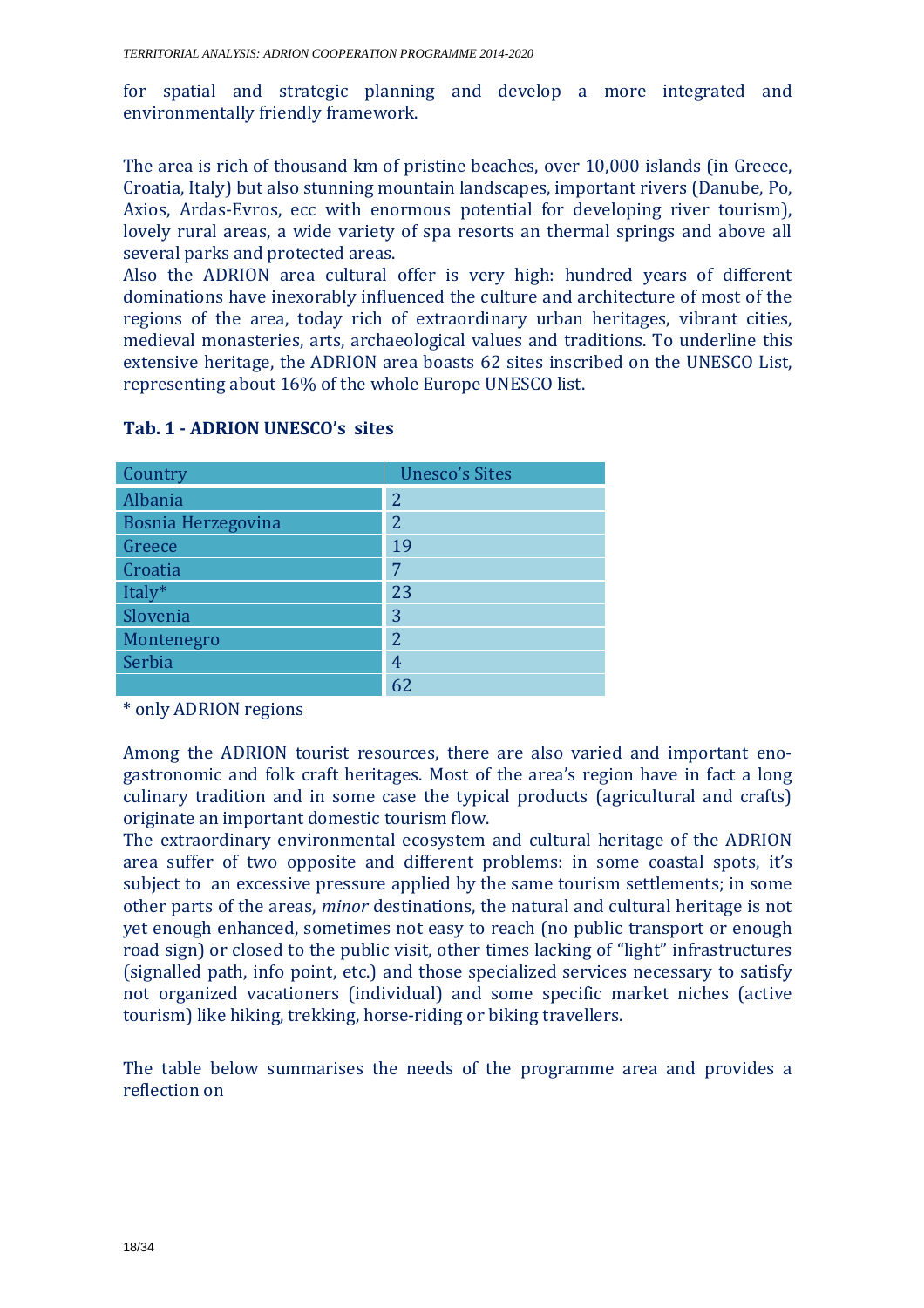| <b>Need</b>                                                                                                                        | <b>Relevant to</b><br>national<br>strategies<br>etc. | Can be tackled in a<br><b>Transnational ETC</b><br><b>Programme</b> | <b>Can be tackled</b><br>in the ADRION? | <b>Comment</b>                                                                                                                                      |
|------------------------------------------------------------------------------------------------------------------------------------|------------------------------------------------------|---------------------------------------------------------------------|-----------------------------------------|-----------------------------------------------------------------------------------------------------------------------------------------------------|
| To better integration<br>tourism<br>among<br>development<br>planning<br>and<br>environmental<br>management system                  | Yes                                                  | Yes                                                                 | Partially                               | ADRION can promote<br>approaches<br>common<br>for<br>integrated<br>an<br>planning system                                                            |
| To improve a local<br>cooperative approach<br>and a private public<br>dialogue                                                     | <b>Yes</b>                                           | Yes                                                                 | Partially                               | ADRION can stimulate<br>thanks<br>exchange<br>to<br>and cooperation the<br>adoption<br>this<br>of<br>approach in the tourist<br>policies planning   |
| To enhance the local<br>identity<br>and<br>territorial<br>uniqueness                                                               | Yes                                                  | Yes                                                                 | Yes                                     | ADRION can support in<br>providing<br>Territorial<br>marketing plan                                                                                 |
| To raise the market<br>trends<br>knowledge<br>and marketing ability<br>of the local tourism<br>SME's                               | Yes                                                  | Yes                                                                 | Partially                               |                                                                                                                                                     |
| facilitate<br>the<br>To<br>circulation<br>of<br>technology<br>innovation (booking<br>system)<br>and<br>best<br>marketing practices | Yes                                                  | Yes                                                                 | Yes                                     | ADRION can support<br>pilot<br>projects<br>for<br>testing the IT solution<br>the<br>for<br>sustainable<br>tourism                                   |
| <b>better</b><br>To<br>tourism<br>labour market and<br>reinforce<br>the<br>entrepreneurial<br>culture                              | Yes                                                  | Yes                                                                 | Partially                               | The<br><b>ADRION</b><br>can<br>provide support for the<br>formulation of criteria<br>and quality standards<br>for the employment in<br>this sector. |
| To diversify and to<br>specialize territorial<br>and accommodation<br>offer                                                        | Yes                                                  | <b>Yes</b>                                                          | Partially                               | ADRION can support<br>feasibility studies for<br>the<br>offer<br>diversification                                                                    |
| find<br>Тo<br>common<br><i>indicators</i><br>and<br>statistics to measure<br>tourism demand and<br><b>offer</b>                    | <b>Yes</b>                                           | Yes                                                                 | Partially                               | ADRION can promote<br>the development of<br>common standards for<br>monitoring<br>and<br>assessment of tourism<br>system                            |
| To<br>support<br>sustainable<br>development<br>of                                                                                  | Yes                                                  | Yes                                                                 | Yes                                     | The ADRION can foster<br>implementation<br><sub>of</sub><br>guidelines and "green"                                                                  |
| tourism                                                                                                                            |                                                      |                                                                     |                                         | growth                                                                                                                                              |

**Research and innovation.** The area is struggling towards building up efficient research and innovation systems. R&D intensity is overall growing (about 0.75% in Croatia, 2.47% in Slovenia, 1.25% in Italy, 0.60% in Greece and an average of 0.3%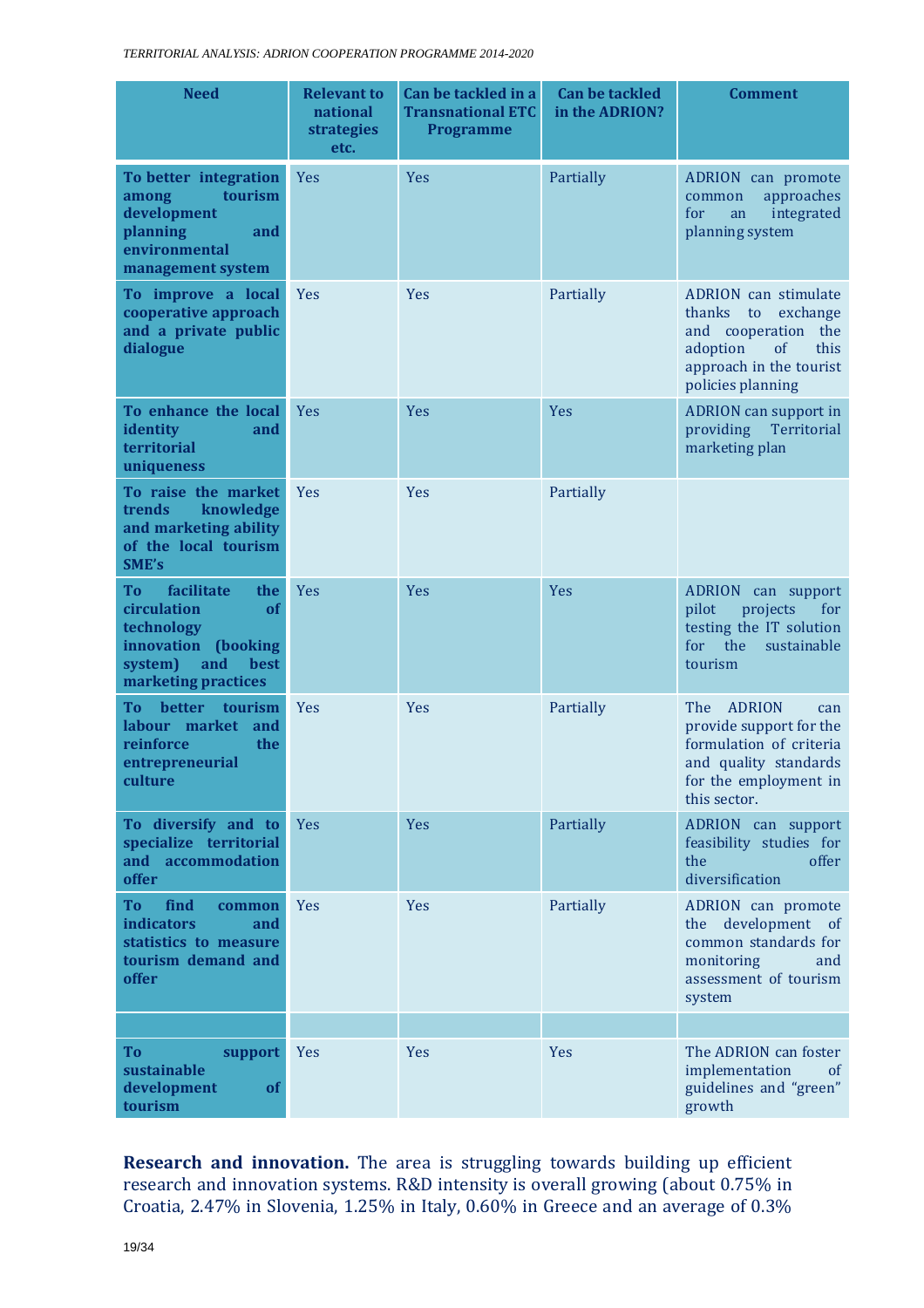in IPA countries) but efforts are still needed to enhance R&D investment (particularly business investments, to build up capacities in key technology areas and to improve international competitiveness and trade by producing more technology-intensive goods oriented to both the domestic and foreign markets. Due to the need of opening markets to more competitive and innovative models, especially to face crisis' effects, it is necessary to develop policies fostering research and innovation and give priority to investments in firms directly linked to R&I. Cooperation schemes between territorial institutions, business sector and universities, technological institutes, technological parks, research institutes need to be supported, while systemic cooperation between research and private/public companies should be reinforced. Supporting structures such as incubators and cluster systems have to improve technology cooperation and know-how between SMEs. Strengthening knowledge information society and the development of ICT can also contribute to meet development objectives related to research and innovation.

The key points from the analysis of R&I and SME performance indicators are as follows:

- With the exception of Slovenia, all ERDF ADRION countries allocate significantly lower **GDP shares to RTD (GERD)** in comparison to the EU average; similarly **business share in GERD** is less that EU average (again Slovenia is closer to EU standards); Similarly IPA countries have a very low GERD and BERD;
- **Patent applications** rates are low in Greece, Croatia, Serbia and Albania; Italy and Slovenia perform better but still much below EU standards;
- Greece and Croatia are below EU average levels with regards to the **employment in high- technology sectors**; Italy and especially Slovenia perform better (the latter above EU average);
- All ERDF ADRION countries present EU average indices relevant to **employment in knowledge- intensive services**;
- Slovenia's **SME competitiveness performance** is comparable to EU's average; Italy and Greece lag behind (the latter by far);
- Greece and Croatia present significantly lower **employment rates**; Italy and primarily Slovenia present EU average comparable rates; **unemployment rates** in Croatia and especially Greece are well above EU average;
- **Investments** in Greece are below EU average; Slovenia, Croatia and Italy perform better;
- Slovenia's workforce is directed towards **Industry, ICT and Financial services**; Italy and Croatia follow this pattern at a EU average level; Greece's workforce is less employed in these sectors;
- **Slovenia's regions** are characterized as "Advanced manufacturing regions" and "Technologically- advanced regions" and "Scientific regions";
- **Italy's ADRION eligible regions** have more diverse profiles (from "Low tech regions" to "Advanced manufacturing regions" and "Advanced services regions" and from "Research intensive regions" to "Regions with no specialization in knowledge activities");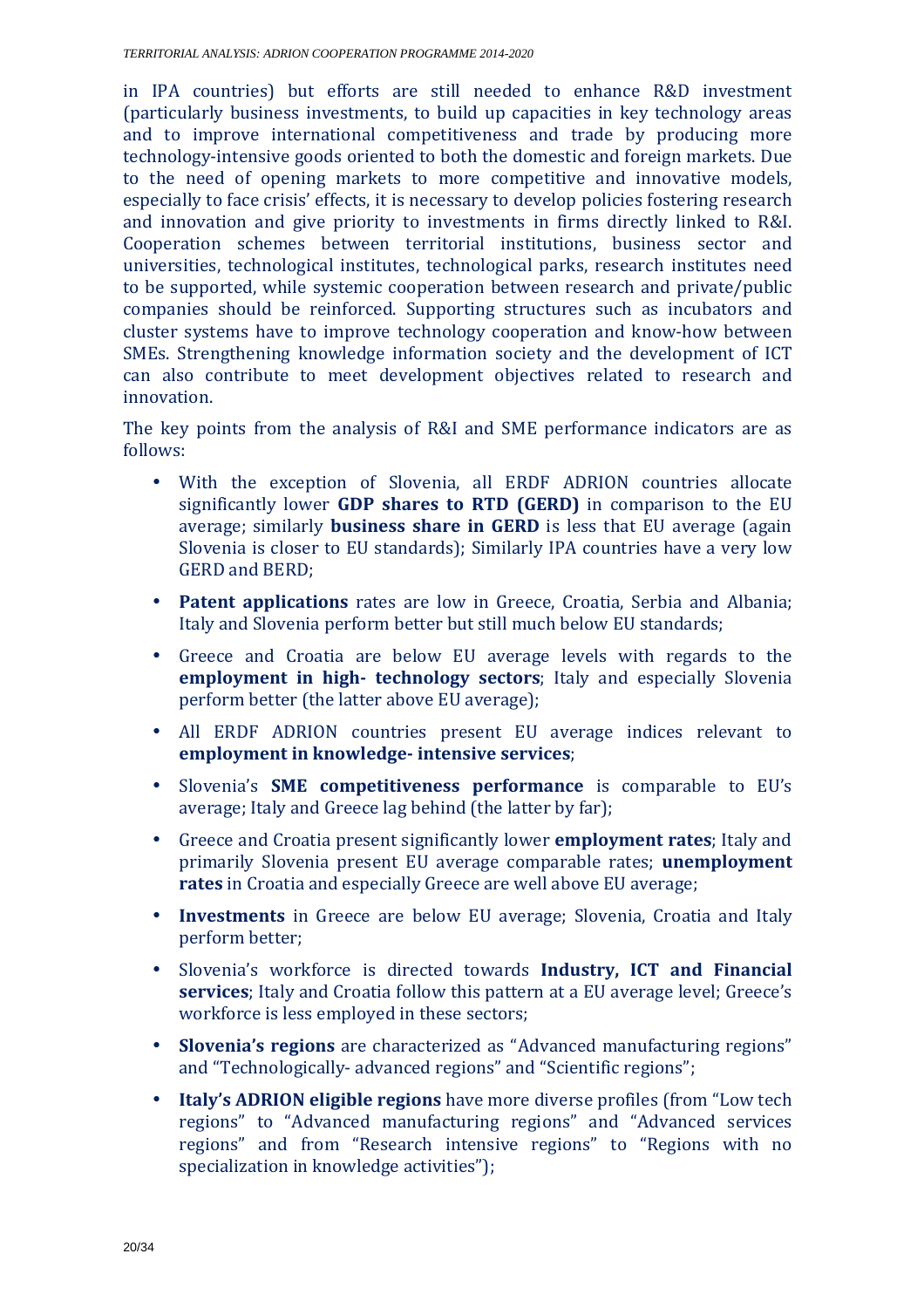• **Greece's regions** are characterized as "low tech"; "Regions with no specialization in knowledge activities" and "Non- interactive regions"; however some of them seem to be in the process of diversifying their production model ("Smart and creative diversification area");

The table below summarises the needs of the programme area and provides a reflection on:

| <b>Need</b>                                                                                                                                                    | <b>Relevant</b><br>to<br>national<br>strategies<br>etc. | Can be tackled<br>in<br>a<br><b>Transnational</b><br><b>ETC</b><br><b>Programme</b> | Can be tackled in the<br><b>ADRION?</b>                                                                                                                                                                                                                                                 | <b>Comments</b>                                                                                                                                                                                                                                                           |
|----------------------------------------------------------------------------------------------------------------------------------------------------------------|---------------------------------------------------------|-------------------------------------------------------------------------------------|-----------------------------------------------------------------------------------------------------------------------------------------------------------------------------------------------------------------------------------------------------------------------------------------|---------------------------------------------------------------------------------------------------------------------------------------------------------------------------------------------------------------------------------------------------------------------------|
| <b>Increased</b><br><i>adoption</i><br><b>of</b><br><i>innovation</i><br>and<br>technologies<br>$b\mathbf{v}$<br><b>SMEs</b>                                   | <b>Yes</b>                                              | Partially                                                                           | Partially-<br>increased<br>adoption requires financial<br>incentives that ADRION<br>can't provide                                                                                                                                                                                       | The ADRION could support the<br>dissemination and adaptation of<br>innovative<br>instruments<br>and<br>approaches should be sought for<br>capacity building of SMEs instead<br>of the traditional ones that are best<br>tackled at a national/ regional<br>level.         |
| <b>Increased</b><br>cooperation<br>between research<br>and industry                                                                                            | <b>Yes</b>                                              | <b>Yes</b>                                                                          | facilitation<br>the<br>Yes.<br><sub>of</sub><br>clustering, networking and<br>establishment<br>the<br><sub>of</sub><br>linkages among the various<br>triple helix actors can be<br>typically tackled in ETC<br>programmes                                                               | The ADRION could focus on the<br>exploitation of transnational and<br>trans- regional cooperation and<br>linkages and clustering of RIS3<br>pre-selected areas of competitive<br>advantage for the ADRION regions.                                                        |
| <b>Increased</b><br><b>business</b><br>investment<br>in<br>R&I                                                                                                 | Yes                                                     | Partially                                                                           | Partially-<br>increased<br>business<br>investment<br>$\overline{\phantom{a}}$ is<br>depended<br>on<br>a<br>large<br>number<br>of<br>parameters<br>(financial and tax stability,<br>business environment, etc.)<br>that<br>typically<br>are<br>influenced<br>national<br>by<br>policies. | The ADRION could focus on the<br>identification<br>of<br>hurdles<br>to<br>increased business investment in<br>R&I and the adoption of measures<br>to tackle the problem.                                                                                                  |
| <b>Commercialisat</b><br>ion of research<br>(innovation)                                                                                                       | Yes                                                     | Partially                                                                           | activities<br>Partially-<br>supporting<br>the<br>translation of research<br>ideas to products and<br>(IP)<br>services<br>support,<br>technology<br>transfer,<br>patenting, prototyping,<br>etc.                                                                                         | The ADRION could focus on<br>piloting professional services<br>directly<br>aiming<br><b>SMEs</b><br>are<br>deployed along with capacity<br>building for IPA innovation<br>support mechanisms based on<br>careful examination of reasons<br>that hinder SME participation. |
| <b>Development</b><br>smart<br>of<br>specialisation<br>strategies and<br>examination of<br>synergies<br>the<br>among<br>various<br>countries<br>and<br>regions | Yes                                                     | Partially                                                                           | Partially,<br>smart<br>specialisation strategies<br>are typically developed<br>regional<br>level.<br>at<br>a<br>However,<br>synergies<br>the<br>various<br>among<br>country/<br>regional<br>strategies<br>be<br>can<br>examined<br>in<br>the<br>framework of ADRION.                    | The ADRION could focus on the<br>identification<br>of<br>smart<br>specialisation synergies among<br>various<br>countries<br>the<br>and<br>regions and the transfer of RIS3<br>practices to the IPA countries<br>and the programme area (e.g.<br>related to Blue Growth).  |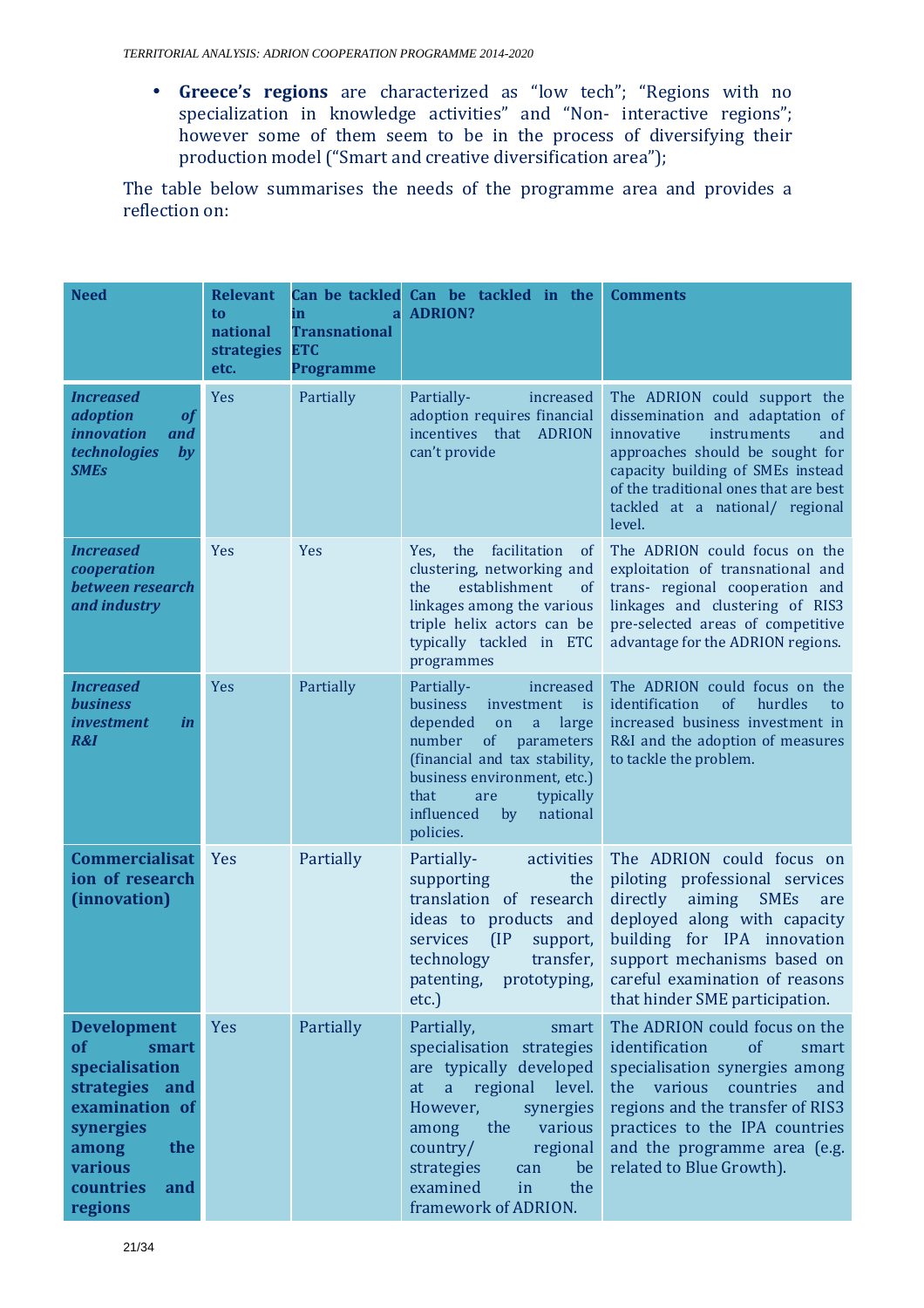| <b>Identification</b><br>and<br>exploitation of<br>synergies with<br>other relevant<br>programmes                                                                                                                                                                                                                                                                 | Yes | Partially | Partially-<br>activities<br>targeting<br>the<br>identification<br>and<br>exploitation of synergies<br>can be part of ADRION<br>funded projects                                                                                                            | <b>This</b><br>be<br>may<br>standard<br>a<br>"module" of ADRION funded<br>projects, i.e. the identification of<br>additional<br>fund<br>means<br>to<br>innovative actions.                                                                                                                                                                                                                                                 |
|-------------------------------------------------------------------------------------------------------------------------------------------------------------------------------------------------------------------------------------------------------------------------------------------------------------------------------------------------------------------|-----|-----------|-----------------------------------------------------------------------------------------------------------------------------------------------------------------------------------------------------------------------------------------------------------|----------------------------------------------------------------------------------------------------------------------------------------------------------------------------------------------------------------------------------------------------------------------------------------------------------------------------------------------------------------------------------------------------------------------------|
| More emphasis<br>new<br>$\mathbf{on}$<br>innovation<br>and<br>areas<br>approaches<br>(Eco<br><b>Innovation;</b><br><b>Public</b><br><b>Procurement</b><br>for Innovation;<br><b>Creative</b><br>Industry;<br><b>Service</b><br><b>Industry</b><br>and<br><b>Social</b><br><b>Innovation,</b><br><b>Procurement</b><br>and<br><b>Social</b><br><b>Innovation</b> ) | Yes | Yes       | the<br><b>ADRION</b><br>Yes-<br>programme can be used<br>as a test- bed for such<br>areas and approaches<br>for<br>and<br>the<br>dissemination of their<br>benefits at<br>larger<br>a<br>audience                                                         | The promotion of these new<br>innovation<br>areas<br>and<br>approaches can be beneficial<br>both<br>for<br><b>ERDF</b><br><b>IPA</b><br>and<br>countries. In particular social<br>innovation<br>and<br>creative<br>industry<br>allow<br>for<br>room<br>nurturing non- technological<br>"soft"<br>innovation<br>which<br>$-$ is<br>relevant to many of the less<br>developed<br>regions<br>the<br>in<br><b>ADRION</b> area. |
| <b>Innovation</b><br>management<br><b>support</b><br>$\mathbf{I}$<br>advise,<br>tech-<br>transfer,<br>prototyping,<br>demonstrators,<br>$etc.$ )                                                                                                                                                                                                                  | Yes | Partially | Partially- "soft actions" can<br>be relevant to the ADRION<br>programme; however more<br>advanced and resource-<br>demanding<br>applications<br>(such as prototyping and<br>demonstrators)<br>require<br>funding which<br><b>ADRION</b><br>cannot provide | Innovation management support<br>can be especially beneficial for IPA<br>countries; capacity building can be<br>directed to the local innovation<br>support mechanisms.                                                                                                                                                                                                                                                    |

The selected needs of the ADRION area that are relevant to *"IP 1b: Promoting business investment in innovation and research, and developing links and synergies between enterprises, R&D centres and higher education"* were described above. These needs and challenges are effectively in line with the objectives and investment priorities pre- selected in the Adriatic Ionian Cooperation Programme 2014-2020. More specifically:

- **Increased adoption of innovation and technologies by SMEs:** tackling this need is in line with ADRION's objective of promoting business investment in R&I
- **Increased cooperation between research and industry;** in line with ADRION's objective of developing links and synergies between enterprises, R&D centres and higher education; and supporting networking, clusters and open innovation;
- **Increased business investment in R&I;** in line with ADRION's objective of increased SME participation in innovative actions;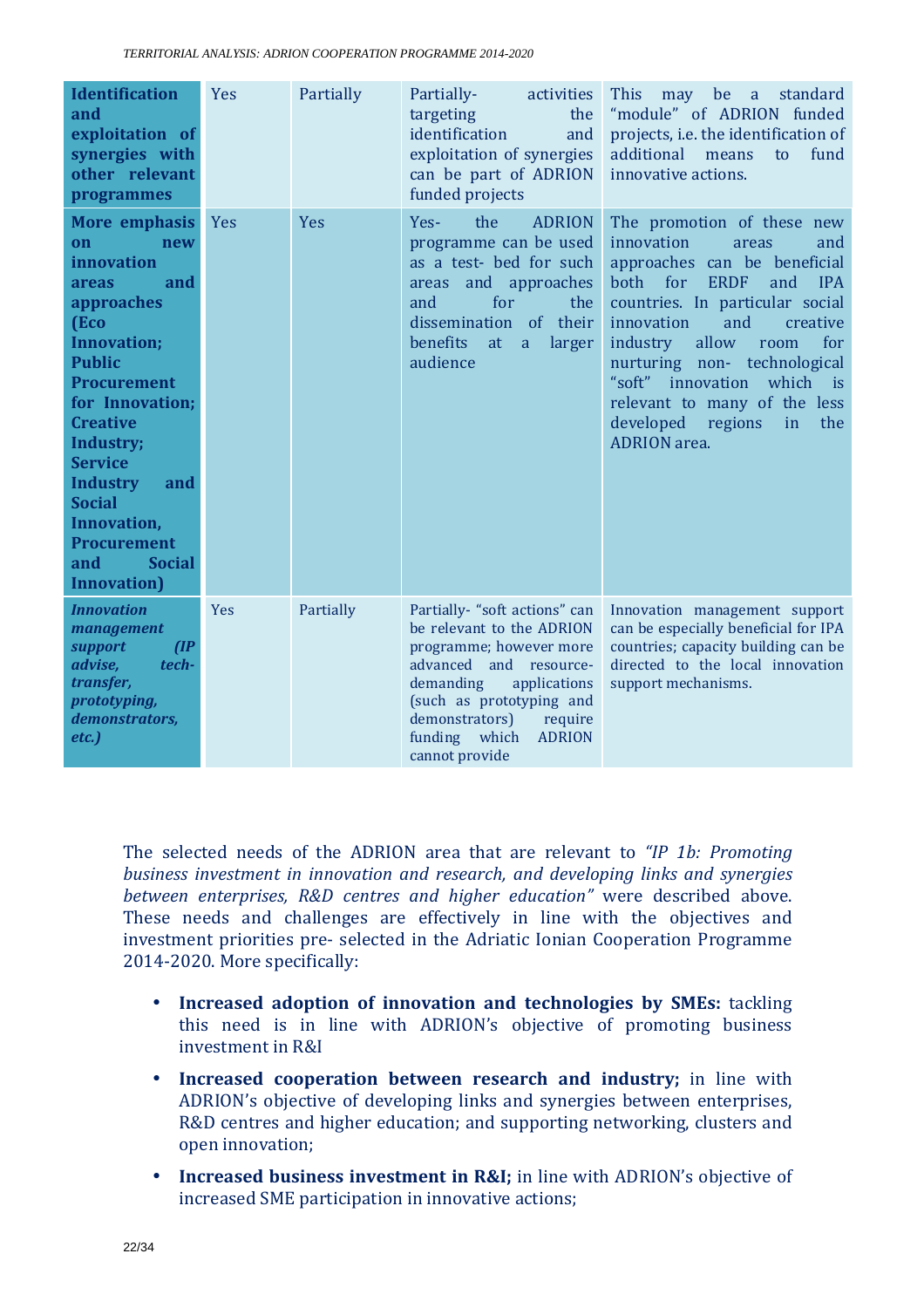- **Commercialisation of research (innovation);** in line with ADRION's objective of supporting product and service development; technological and applied research, pilot lines, early product validation actions;
- **Development of smart specialisation strategies and examination of synergies among the various countries and regions;** in line with ADRION's objective on the use of RIS3 results;
- **Identification and exploitation of synergies with other relevant programmes:** in line with the necessity to exploit all available resources depending on the type of innovative activity;
- **More emphasis on new innovation areas and approaches (Eco Innovation; Public Procurement for Innovation; Creative Industry; Service Industry and Social Innovation, Procurement and Social Innovation);** in line with ADRION's objective to exploit social innovation, eco-innovation, public service applications and other new innovation support measures;
- **Innovation management support (IP advise, tech- transfer, prototyping, demonstrators, etc.);** in line with ADRION's objective of supporting product and service development; technological and applied research, pilot lines, early product validation actions.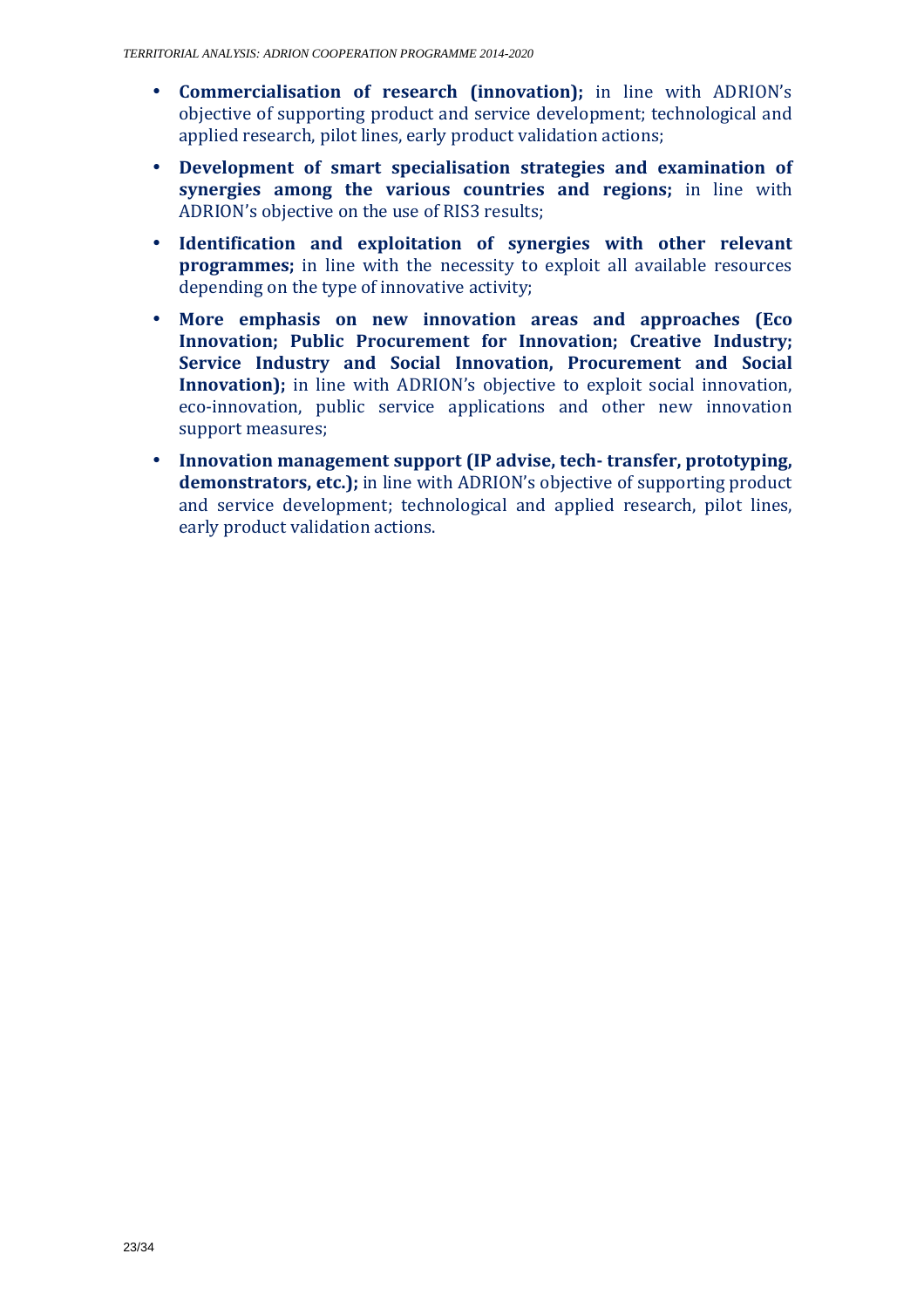



#### *a) SWOT analysis of the ADRION area*

#### **Smart growth**

|                                                             | <b>Strengths</b>                                                                                                                                                                                                                                                                                                                                                                                                                                                       | <b>Weaknesses</b>                                                                                                                                                                                                                                                                                                                                                                                                                                                                                                                                                                                                                                                                                                                                                                                 | <b>Opportunities</b>                                                                                                                                                                                                                                                                                                                                                                                                                                                                                                                                                                                                                                                                           | <b>Threats</b>                                                                                                                                                                                                                                                                                                                                                  |
|-------------------------------------------------------------|------------------------------------------------------------------------------------------------------------------------------------------------------------------------------------------------------------------------------------------------------------------------------------------------------------------------------------------------------------------------------------------------------------------------------------------------------------------------|---------------------------------------------------------------------------------------------------------------------------------------------------------------------------------------------------------------------------------------------------------------------------------------------------------------------------------------------------------------------------------------------------------------------------------------------------------------------------------------------------------------------------------------------------------------------------------------------------------------------------------------------------------------------------------------------------------------------------------------------------------------------------------------------------|------------------------------------------------------------------------------------------------------------------------------------------------------------------------------------------------------------------------------------------------------------------------------------------------------------------------------------------------------------------------------------------------------------------------------------------------------------------------------------------------------------------------------------------------------------------------------------------------------------------------------------------------------------------------------------------------|-----------------------------------------------------------------------------------------------------------------------------------------------------------------------------------------------------------------------------------------------------------------------------------------------------------------------------------------------------------------|
| Research,<br>technological<br>development<br>and innovation | - Some regions leaders in R&D<br>Some high skill industrial<br>(agriculture,<br>sectors<br>chemicals,<br>agribusiness,<br>materials)<br>- Relatively well developed<br>research facilities in some<br>countries<br>- Well developed innovative<br>activities and practices in the<br>area of cultural and creative<br>industries<br>- Good systems of product<br>certification,<br>quality<br>good<br>labs<br>facilities<br>and<br>with<br>international accreditation | - Low investment in R&D<br>- Low proportion of research personnel<br>in companies<br>- Low number of patent applications to<br>be commercialised<br>- Poor IP protection also in relation to<br>academia and enterprises<br>- Weak technology transfer activities - Transfer research from<br>and limited cooperation of science &<br>technology parks, incubators and<br>clusters<br>- Innovation models more based on<br>diversification<br>than<br>breakthrough<br>innovation<br>- Full potential of culture and creative<br>industries not yet realised<br>- No specific regulations in the field of<br>venture capital/private equity funds in<br>some countries<br>- Declining urban areas as poles for<br>innovation<br>- Low entrepreneurial skills and low<br>knowledge about innovation | - Rising investments in R&D<br>Slight increase of patent<br>applications over the last<br>years<br>specialisations<br>R&D<br>$\mathbf{in}$<br>agribusiness, maritime and<br>tourism<br>universities/laboratories<br>to<br>private sector<br>- Increasing skills in research<br>through financial support and<br>training opportunities in the<br>field of enterprise creation,<br>technology<br>transfer,<br>organizational<br>and<br>management innovation<br>- A diverse and networked<br>innovation<br>community<br>(clusters, science & technology<br>parks and incubators)<br>- Social and open innovation<br>as potential<br>Research<br>activities<br>and<br>innovative products in the | - Economy seriously affected<br>by the economic and debt<br>crisis<br>Increasing<br>competition<br>from southern and eastern<br>countries<br>R&D<br><b>Dispersion</b><br><sub>of</sub><br>investments and absence of<br>priorities<br>- Migration of highly skilled<br>work force<br>Significant<br>differences<br>among regions<br>regarding<br>R&D potentials |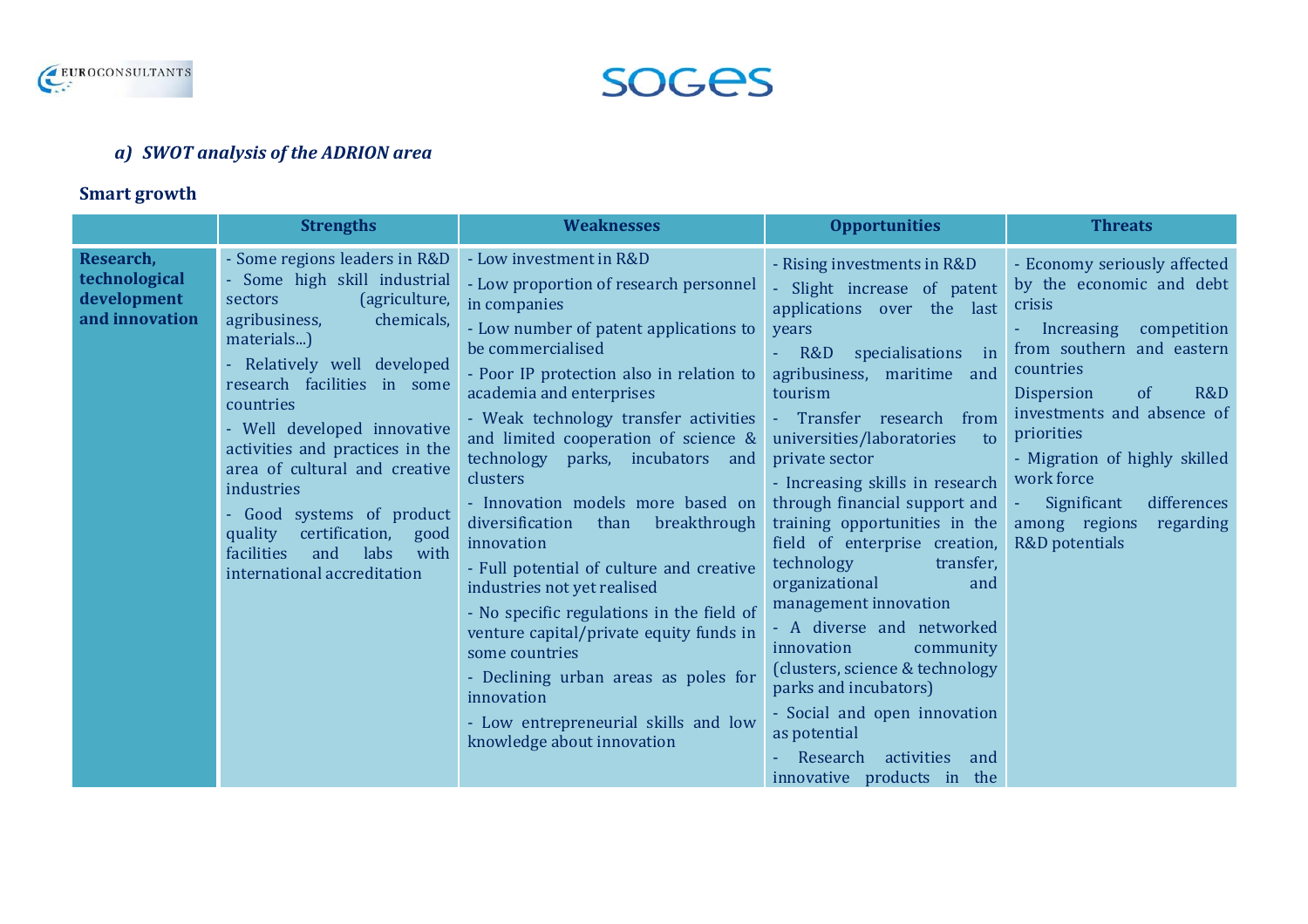|                                                         |                                                                                                                                                                                                                                 |                                                                                                                                                                                                                                                                                                                                                                                                                                                           | area of sustainable building<br>industry<br>and<br>creative<br>industries                                                                                                                                                                                                                           |                                                                                                                |
|---------------------------------------------------------|---------------------------------------------------------------------------------------------------------------------------------------------------------------------------------------------------------------------------------|-----------------------------------------------------------------------------------------------------------------------------------------------------------------------------------------------------------------------------------------------------------------------------------------------------------------------------------------------------------------------------------------------------------------------------------------------------------|-----------------------------------------------------------------------------------------------------------------------------------------------------------------------------------------------------------------------------------------------------------------------------------------------------|----------------------------------------------------------------------------------------------------------------|
| <b>Information and</b><br>communication<br>technologies | - Widening coverage of high-<br>speed broadband<br>- Increasing use of ICT by<br>individuals and businesses                                                                                                                     | - Limited access to broadband across<br>the whole ADRION regions especially<br>in peripheral areas<br>- Lower ICT skills of individuals than in<br>other EU regions<br>- Limited offers and use of online public<br>services                                                                                                                                                                                                                              | - Development of high-speed -<br>broadband financed by other<br>funds<br>- R&D sectors specialised in<br><b>ICT</b><br>-Young generation highly IT-<br>literate<br>The use of ICT as<br>enabling sector and a means<br>to involve the citizen in the<br>quadruple helix model (eg.<br>living labs). | Significant inequalities<br>regions<br>between<br>and<br>territories in term of ICT use                        |
| <b>Competitiveness</b><br>of SMEs                       | - Appeal of the ADRION area   -<br>which is essential for the<br>tourism<br>- Highly competitive regions<br>- Positive results of policy<br>businesses<br>for<br>support<br>(business)<br>innovation<br>and<br>competitiveness) | Strong influence of traditional<br>business (low and medium technology<br>sectors)<br>- Incremental innovation producing<br>limited added value in SMEs<br>- Low productivity of business<br>- A majority of SMEs poorly integrated<br>in international networks<br>- Wide regional disparities and regions<br>with low competitiveness<br>Limited understanding of the<br>÷<br>importance of intellectual property<br>Limited<br>sectoral/cross-sectoral | - High business rate creation<br>in some ADRION regions<br>- Increasing clustering of SMEs                                                                                                                                                                                                          | Serious recession in the<br>majority of ADRION regions<br>- Difficulties of businesses to<br>access to finance |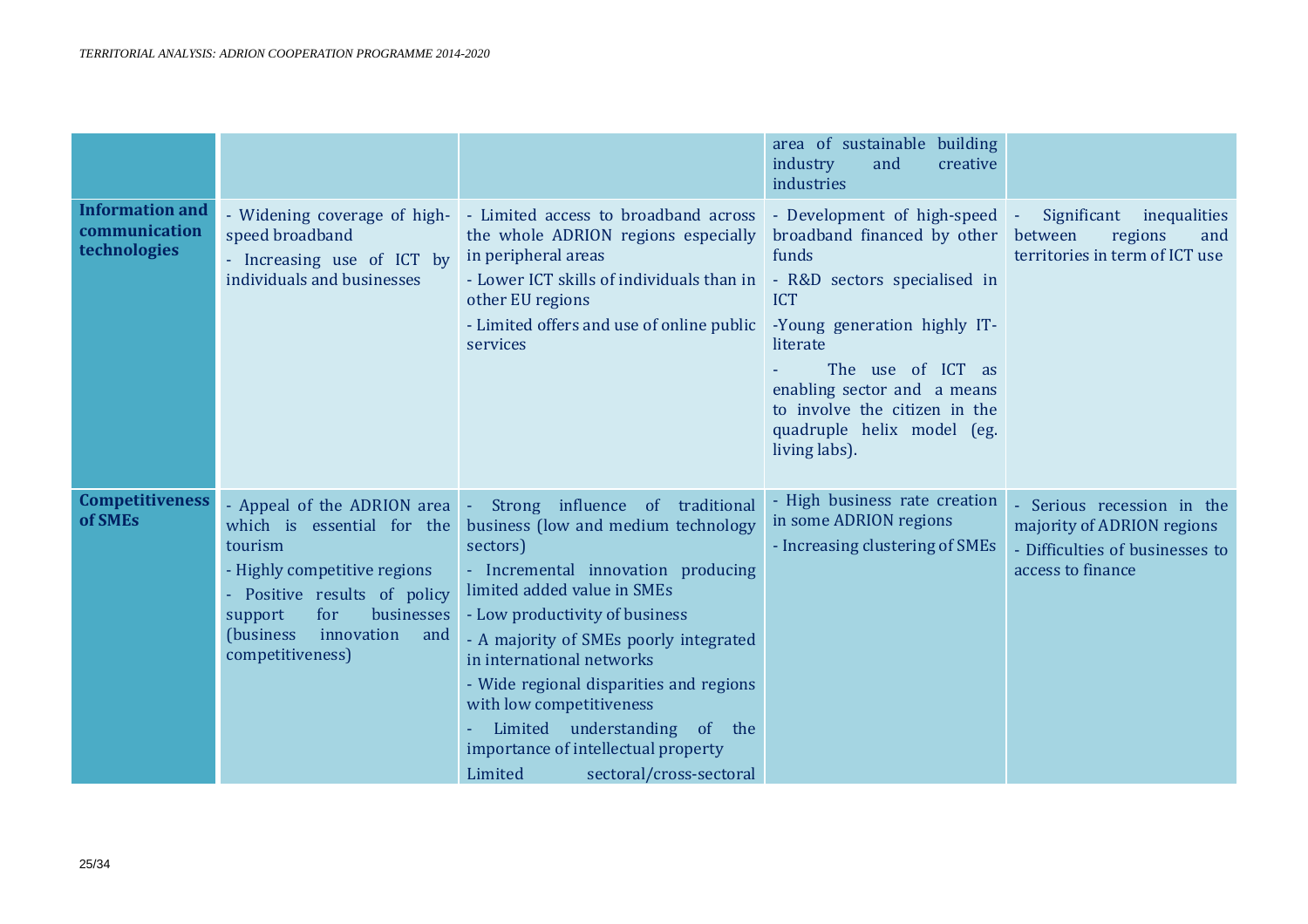|                           |  | specialisations |  |  |
|---------------------------|--|-----------------|--|--|
| <b>Sustainable growth</b> |  |                 |  |  |

|                                                                          | <b>Strengths</b>                                                                                                                                                                                                   | Weaknesses                                                                                                                                                                                                                                        | Opportunities                                                                                                                                                                                                                                                                                                                           | <b>Threats</b>                                                                                                                                                                                                                                             |
|--------------------------------------------------------------------------|--------------------------------------------------------------------------------------------------------------------------------------------------------------------------------------------------------------------|---------------------------------------------------------------------------------------------------------------------------------------------------------------------------------------------------------------------------------------------------|-----------------------------------------------------------------------------------------------------------------------------------------------------------------------------------------------------------------------------------------------------------------------------------------------------------------------------------------|------------------------------------------------------------------------------------------------------------------------------------------------------------------------------------------------------------------------------------------------------------|
| Low carbon<br>economy and<br>energy sector                               | - Favourable conditions for the<br>production<br>renewable<br><sub>of</sub><br>(climate,<br>energy<br>natural<br>resources)<br>- Increased awareness about<br>the need for a shift towards a<br>low carbon economy | - - Green-house gas index much higher<br>than the EU average<br>- Insufficient development of renewable<br>energy<br>- Relatively high degree of energy<br>dependence<br>- Low energy efficiency compared to<br>the EU average                    | - Development potential for<br>renewable energy not fully<br>exploited<br><b>ADRION</b><br>countries<br>committed to reduce GHG<br>emissions                                                                                                                                                                                            | - Significant increase in the<br>cost of low carbon energy                                                                                                                                                                                                 |
| Climate change<br>and risks                                              | European<br>Existence of a<br>national<br>framework<br>and<br>policies for the reduction of<br>C02 emissions                                                                                                       | - ADRION area strongly confronted to<br>natural risks (floods, drought, fire,<br>storms, earthquakes),)<br>- Low Climate Change Adaptation<br>Capacity<br>Civil<br>interoperability<br>of<br>Low<br>Protection organisations                      | - Increasing commitment to<br>sustainable development<br>-Emergence<br>of<br>low-cost<br>effective technologies for risk<br>early warning, communication<br>interoperability<br>and<br>(e.g.<br>remote sensing)<br>- Increased engagement of<br>risk<br>civil<br>society<br>in<br>management and emergency<br>preparedness and response | - Increased risk of natural<br>disasters due to the mutually<br>reinforcing effect of hazards<br>(e.g. climate change, floods,<br>drought, forest fires and<br>erosion)<br>- High costs involved in<br>repairing the damage caused<br>by natural disasters |
| Protection of<br>the<br>environment,<br>natural and<br>cultural heritage | - Very rich environmental and<br>cultural<br>heritage<br>(sea,<br>mountains, forests, wetlands,<br>cultural landscapes)<br>Many<br>protected                                                                       | Degradation<br>fragile<br>of<br>$\omega$<br>areas,<br>landscapes, notably<br>coastal<br>areas.<br>eutrophisation<br>pollution<br>and<br><sub>of</sub><br>maritime areas<br>areas - Growing households waste production processing towards cleaner | - Development environmental<br>protection<br>measures<br>(protected areas)<br>- Shift from traditional waste                                                                                                                                                                                                                            | - Risk of increasing<br>environmental pollution due<br>to increase in tourism and<br>agriculture activities<br>- Increasingly poorer air                                                                                                                   |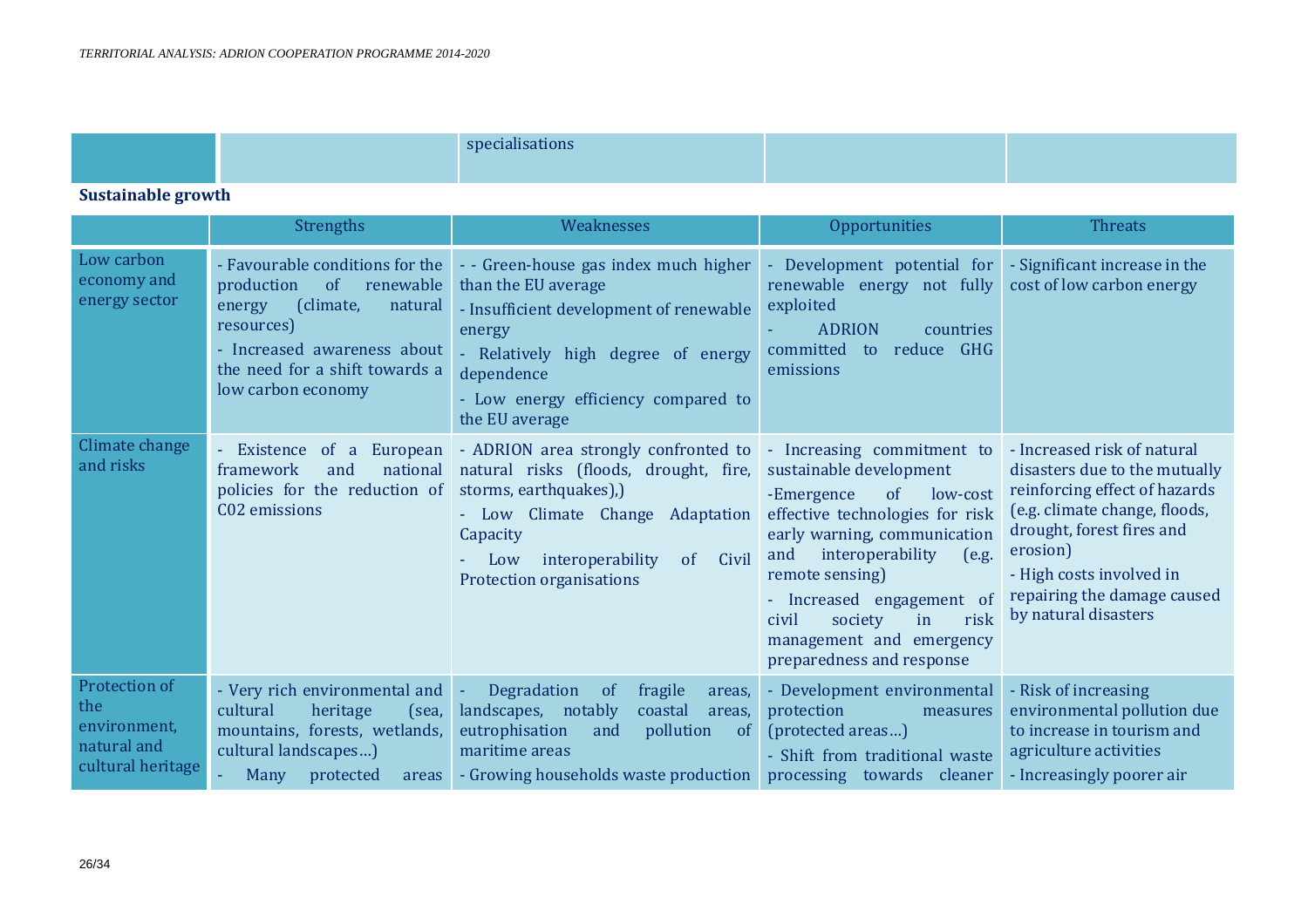|                   | (NATURA 2000,<br>areas<br>of of<br>ADRION and global (UNESCO)<br>importance)                                                                                                                                                                                                                                                                                                                                    | - Waste recycling remains lower than<br>the EU average<br>- Urban growth and sprawl stressing<br>natural and cultural heritage                                                                                                                                                                                                                                                                                                                                                                                                                                                             | methods<br>Increasing<br>awareness<br>especially among the younger<br>population<br>- High demand and prices<br>might encourage re-use and<br>renovation of existing building<br>stock<br>Preservation/renovation and<br>reuse should take precedence<br>over new construction  | quality<br>- Increasing scarcity of water<br>resources<br>- Increasing urban sprawl<br>- Increasing cost of recycling<br>and waste re-use methods<br>due to complexity of<br>products<br>increased human use<br>especially of the coastal and<br>marine space for recreation,<br>housing, transport and<br>fishing/aquacultures; |
|-------------------|-----------------------------------------------------------------------------------------------------------------------------------------------------------------------------------------------------------------------------------------------------------------------------------------------------------------------------------------------------------------------------------------------------------------|--------------------------------------------------------------------------------------------------------------------------------------------------------------------------------------------------------------------------------------------------------------------------------------------------------------------------------------------------------------------------------------------------------------------------------------------------------------------------------------------------------------------------------------------------------------------------------------------|---------------------------------------------------------------------------------------------------------------------------------------------------------------------------------------------------------------------------------------------------------------------------------|----------------------------------------------------------------------------------------------------------------------------------------------------------------------------------------------------------------------------------------------------------------------------------------------------------------------------------|
| <b>Transports</b> | Good<br>level<br><sub>of</sub><br>road<br>infrastructures especially in<br>the north-south direction in<br>the EU countries whereas<br>improvements are needed in<br>the IPA countries<br>- Large network of port cities<br>even if only some of them well<br>equipped to deal with the flow<br>of passengers and goods<br>Strategic<br>geographical<br>location between East Europe,<br>Mediterranean and Asia | difference in<br>High<br>terms<br>of<br>satisfactory accessibility,<br>For<br><b>IPA</b><br>countries Low resources allocated for<br>the development and maintenance of<br>railway infrastructure<br>-Geographical<br>fragmentation<br>and<br>isolation of numerous<br>territories<br>(Islands, remote areas)<br>- Badly managed urban development,<br>notably in coastal areas relying on<br>individual motorised traffic<br>- Lower density of the railway network<br>than the EU average<br>- Low multimodal accessibility<br>- Insufficient development of coastal<br>maritime traffic | - Good position of islands and<br>ADRION regions as hubs for<br>tourists and trade<br>- Development of multimodal<br>transport systems<br>- Reinforcement of existing<br>railway network<br>- ICT tools for sustainable and<br>efficient<br>"real-time"<br>multimodal transport | - Lack of European<br>coordination of the<br>communication system<br>-Fragmentation of the<br>transport landscape<br>depending on the EU<br>accession process of the non<br><b>MS</b><br>- Dominance of the road-<br>bound transport                                                                                             |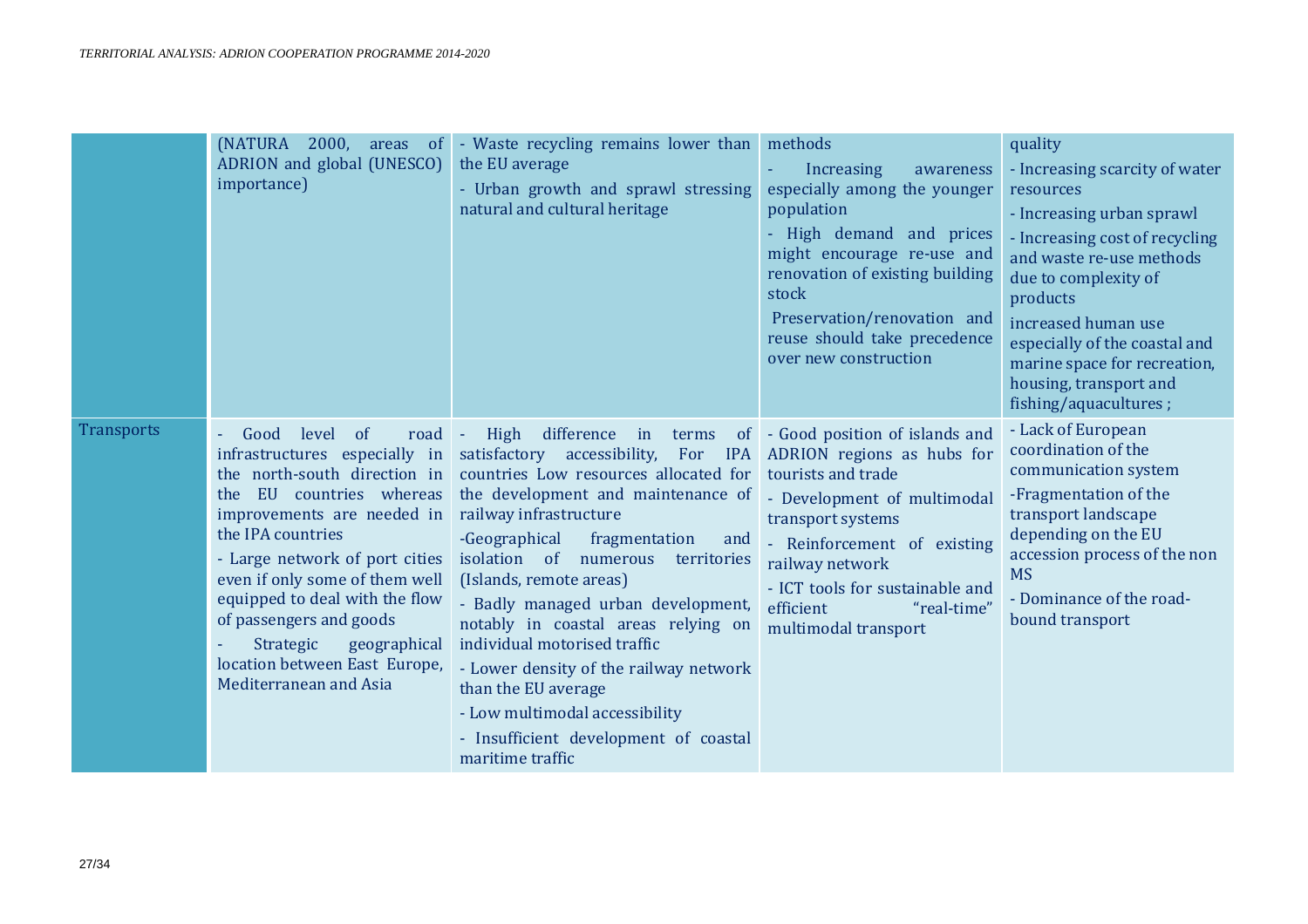#### **Inclusive growth**

|                                                  | <b>Strengths</b>                                                                                                    | Weaknesses                                                                                                                                                                                                                                                              | Opportunities                                                                                                                                                                                                                           | <b>Threats</b>                                                                                                                                                                                                                                                                                                                                                                 |
|--------------------------------------------------|---------------------------------------------------------------------------------------------------------------------|-------------------------------------------------------------------------------------------------------------------------------------------------------------------------------------------------------------------------------------------------------------------------|-----------------------------------------------------------------------------------------------------------------------------------------------------------------------------------------------------------------------------------------|--------------------------------------------------------------------------------------------------------------------------------------------------------------------------------------------------------------------------------------------------------------------------------------------------------------------------------------------------------------------------------|
| <b>Employment</b> and<br>labour mobility         | - High level mobility of students<br>-High number of self-employed<br>-Culture of labour mobility                   | employment<br>level,<br>Low<br>especially for youth and women<br>- High territorial disparities for<br>unemployment levels<br>- High long term unemployment<br>rate-                                                                                                    | - simplified labour mobility<br>within and between ADRION<br><b>States</b><br>- opportunities offered by Blue<br>Growth and tourism for local<br>employment                                                                             | - Consequences of the financial<br>crisis<br>- Strong increase of the<br>unemployment rate with the<br>economic crisis<br>- Drain of human resources,<br>notably young people towards<br>other EU countries                                                                                                                                                                    |
| Social inclusion<br>and fight against<br>poverty | - Traditional<br>intergenerational<br>solidarity<br>- Important role played by the<br>social and solidarity economy | - A large percentage of the<br>population at risk of poverty<br>and social exclusion<br>-Retreat of state social security - emerging paradigm of social<br>systems either due to the crisis<br>(GR, IT) or due to a paradigm<br>shift (especially Non Member<br>states) | - increasing importance of - Alarming human and social<br>emerging non-formal social<br>networks,<br>innovation and social society<br>activation<br>-opportunities for endogenous<br>development (Blue and Green<br>Growth and tourism) | effects of the crisis and<br>disintegration of the social<br>fabric<br>- Weakened social and family<br>ties<br>- erecting of obstacles<br>and<br>barriers<br>to<br>the<br>just<br>participation<br>the<br>to<br>exploitation<br>of<br>the<br>opportunities (legal barriers,<br>financial obstacles) which can<br>lead to the accentuation of the<br>disparities in the society |
| Skills and<br>education                          | Higher education culturally<br>praised<br>- Full range of high quality and<br>free training                         | - High level of early school<br>leavers compared to the EU<br>average<br>- Higher education institutes                                                                                                                                                                  | - Progressive decrease in the<br>rate of early school leavers<br>-Increasing recognition of the<br>skills<br>importance<br>of                                                                                                           | -Brain drain<br>-Poor disposition of SMEs to<br>invest in vocational and dual<br>training                                                                                                                                                                                                                                                                                      |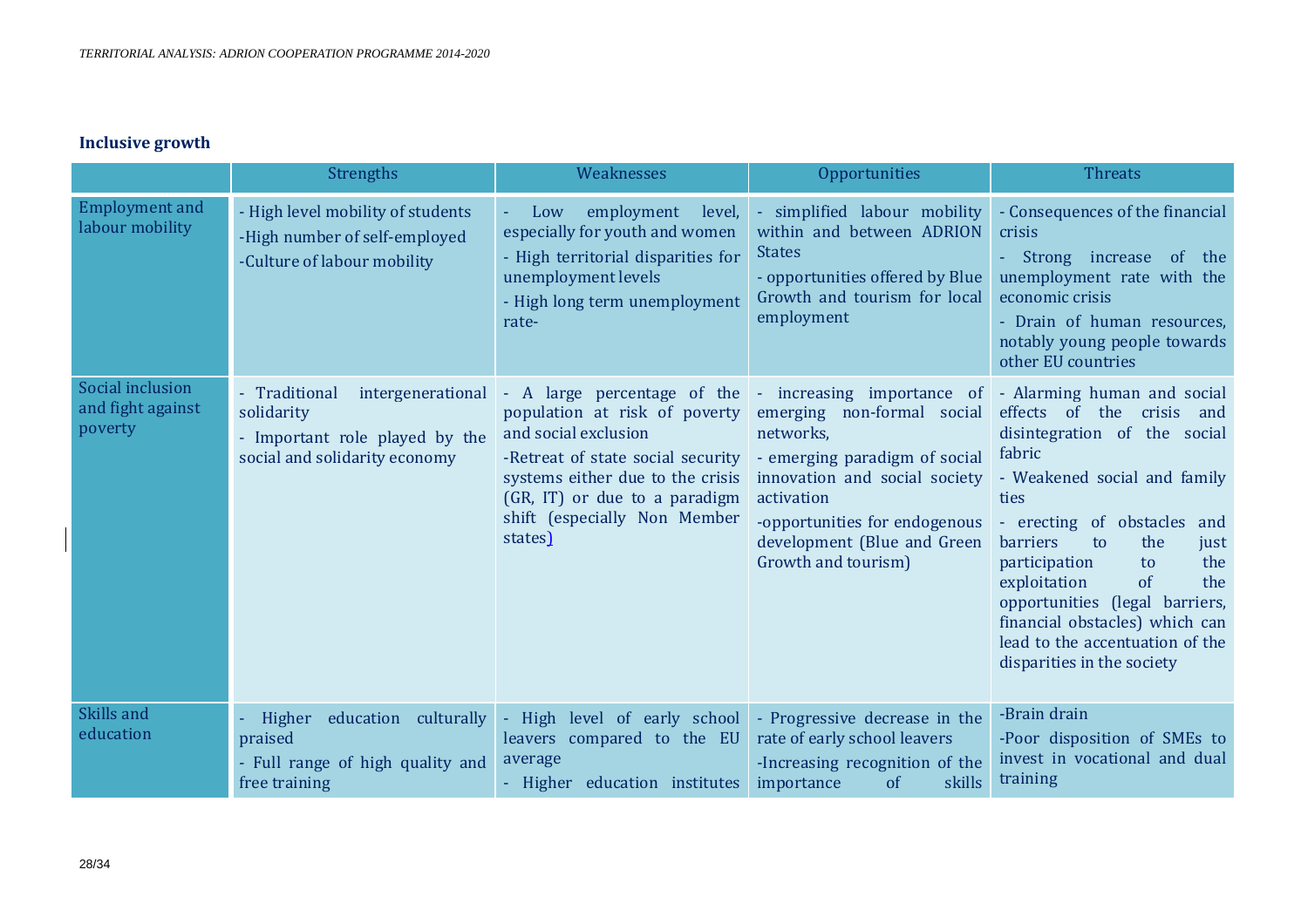| training<br>- Rich traditional knowledge and<br>skills | Good choice of professional ranking rather low globally with assessment systems<br>a few exceptions (e.g. Athens, Skill training in traditional<br>Milano etc.)<br>-Mismatch between education specific/traditional products<br>supply and SMEs demand | arts, crafts, music, and other<br>(intangible<br>services<br>and<br>cultural heritage) |  |
|--------------------------------------------------------|--------------------------------------------------------------------------------------------------------------------------------------------------------------------------------------------------------------------------------------------------------|----------------------------------------------------------------------------------------|--|
|--------------------------------------------------------|--------------------------------------------------------------------------------------------------------------------------------------------------------------------------------------------------------------------------------------------------------|----------------------------------------------------------------------------------------|--|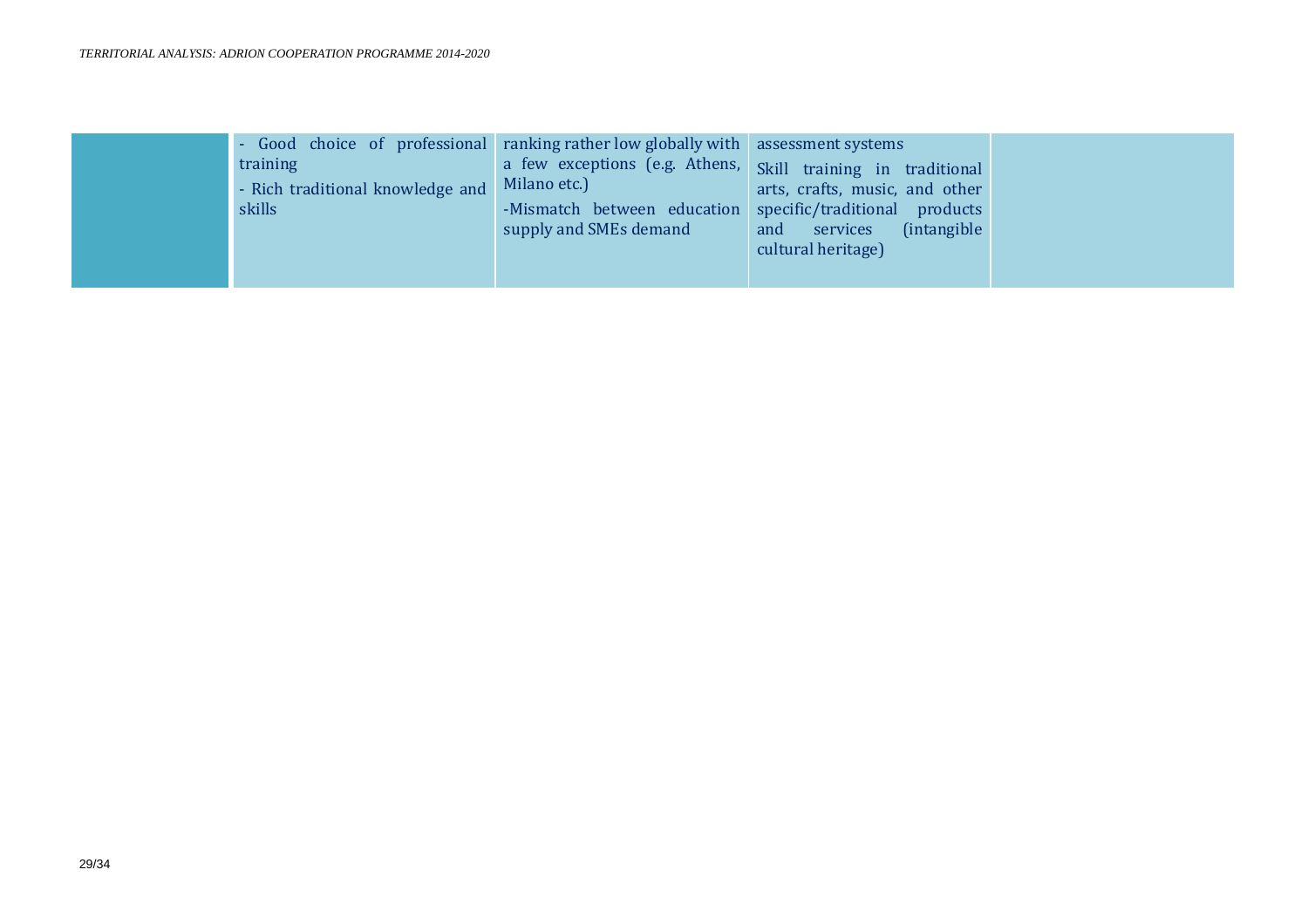

## **SOGES**

#### **SUMMARY OF THE MAIN CHALLENGES AND NEEDS OF THE ADRION AREA**

|                        | <b>Main challenges</b>                                                                                                                                                                                                                                                                                                                                                                                                                                                                                                                                                                                                                                                                                                                                                                                                                                                                             | Main needs                                                                                                                                                                                                                                                                                                                                                                                                                                                                                                                                                                                                                                                                                                                                                                                                                                                                                                                                                                                                                                                                                                                                                                                                                                                                                                                                                                                                                                                                                                                                                                                                                                                                                                                                                                                                                                                                         |
|------------------------|----------------------------------------------------------------------------------------------------------------------------------------------------------------------------------------------------------------------------------------------------------------------------------------------------------------------------------------------------------------------------------------------------------------------------------------------------------------------------------------------------------------------------------------------------------------------------------------------------------------------------------------------------------------------------------------------------------------------------------------------------------------------------------------------------------------------------------------------------------------------------------------------------|------------------------------------------------------------------------------------------------------------------------------------------------------------------------------------------------------------------------------------------------------------------------------------------------------------------------------------------------------------------------------------------------------------------------------------------------------------------------------------------------------------------------------------------------------------------------------------------------------------------------------------------------------------------------------------------------------------------------------------------------------------------------------------------------------------------------------------------------------------------------------------------------------------------------------------------------------------------------------------------------------------------------------------------------------------------------------------------------------------------------------------------------------------------------------------------------------------------------------------------------------------------------------------------------------------------------------------------------------------------------------------------------------------------------------------------------------------------------------------------------------------------------------------------------------------------------------------------------------------------------------------------------------------------------------------------------------------------------------------------------------------------------------------------------------------------------------------------------------------------------------------|
| <b>Smart</b><br>growth | Catch-up with the EU average and achieve the EU 2020 Objectives<br>Pooling existing and planned research infrastructures into<br>distributed partner facilities<br>Provide the transnational setting and facilitate the implementation<br>of the EUSAIR action plan (innovation and research dimension is<br>mainly related to Pillar 1 and 3)<br>Sustainably exploit the opportunities derived by the blue and<br>green growth approaches related to the comparative advantages<br>of the area<br>Development of ADRION innovation communities and chains in<br>relation to the innovation status of each region (from "low tech" to<br>"market leader especially in the context of new innovation areas<br>and approaches;<br>Exploitation of the baseline provided by the RIS3 developed in the<br>MS and identification of smart specialisation topics and synergies<br>with the IPA countries | Increased adoption of innovation and technologies by SMEs: tackling this<br>need is in line with ADRION's objective of promoting business investment in<br>R&I<br>Increased cooperation between research and industry; in line with<br>ADRION's objective of developing links and synergies between enterprises,<br>research institutions and higher education; and supporting networking,<br>science & technology parks and incubators, clusters and open<br>innovationNeed to focus on food security issues<br>Commercialisation/Utilisation of research (innovation); in line with<br>ADRION's objective of supporting product and service development as well<br>as in line with RIS3; technological and applied research, pilot lines, early<br>product validation actions<br>Development of smart specialisation strategies and examination of<br>synergies among the various countries and regions; in line with ADRION's<br>objective on the use of RIS3 results<br>More emphasis on new innovation areas and approaches (Eco Innovation;<br>Public Procurement for Innovation; Creative Industry; Service Industry and<br>Social and Open Innovation, Procurement and Social Innovation); in line<br>with ADRION's objective to exploit social innovation, eco-innovation, public<br>service applications and other new innovation support measures<br>Exchange of best practice of public administration technologies, in e-<br>governance<br>Innovation management support (IP advise, tech- transfer, prototyping,<br>demonstrators, etc.); in line with ADRION's objective of supporting product<br>and service development; technological and applied research, pilot lines,<br>early product validation actions<br>Development of technology transfer activities in some countries of ADRON<br>area as well as increasing the investment readiness of entrepreneurs |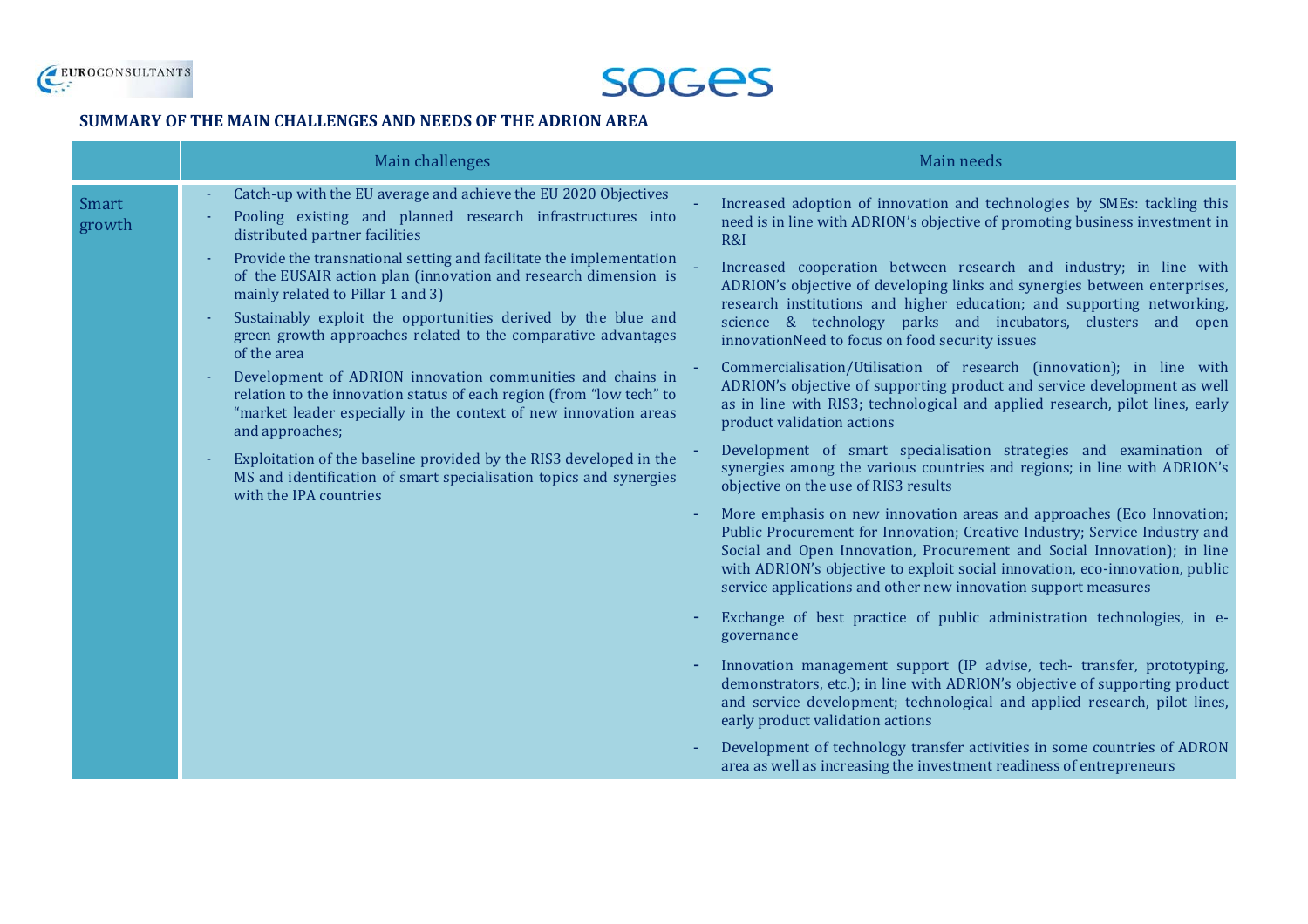| Sustainable<br>growth                                                                                               | Bringing new topics in the agenda of the participating regions acting<br>as a foresight and demonstration platform, thus increasing<br>awareness, e.g. on the non-technical framework conditions for RES<br>or the sustainable valorisation of the heritage<br>Identifying a common denominator for the exchange of experience<br>in the first place e.g. related to the need to address human pressures<br>on the environment in relation to the maritime ecosystems<br>Developing transnational tools in tackling concrete aspects at the<br>programme area level where transnational cooperation is a<br>multuplicator of force e.g. related to environmental vulnerability,<br>fragmentation of habitats and landscapes, risk management, land<br>uses and resources consumption, etc<br>Introducing, testing and evaluating innovative concepts, e.g. on<br>ecosystem services, blue and green growth in the praxis of<br>development and cohesion policy, thus facilitating the achievement<br>of EU standards and in general increasing good governance<br>potentials also in the context of the EUSAIR<br>Supporting to diversify and to specialize territorial and<br>accommodation offer<br>Raising the market trends knowledge and marketing ability of the<br>local tourism SME's<br>Exploiting the potentials of natural and cultural heritage as a<br>development asset<br>Better integration among tourism development planning and | Need to turn towards a post fossil (biopolymer) and low carbon economy<br>allowing the four member states to further focus on the decoupling of their<br>economies, while assisting the IPA countries to master the transition of<br>their economies in that direction<br>Need to diversify the renewable energy resources potential and to enhance<br>local approaches<br>Need to conciliate energy production with aims of protecting nature,<br>landscape and biodiversity, with touristic interests and the various<br>interests of local residents<br>Need to mobilise the cultural landscape and the richness of biodiversity as<br>key assets of the area providing high quality of life and global<br>attractiveness<br>Need to manage the high environmental vulnerability<br>Need to manage increased land and resources consumption<br>Need to integrate ecosystem services, blue and green growth principles in<br>regional development planning and establish sustainable valorisation of<br>natural and cultural assets as growth assets<br>Need to elaborate common indicators and statistics to measure tourism<br>demand and offer<br>Need to share commons tools to measure environmental impact of tourism<br>activities (water, soil, waste)<br>Need to strengthen administrative capacity especially in the areas of<br>maritime, inland-water transport and logistics |
|---------------------------------------------------------------------------------------------------------------------|----------------------------------------------------------------------------------------------------------------------------------------------------------------------------------------------------------------------------------------------------------------------------------------------------------------------------------------------------------------------------------------------------------------------------------------------------------------------------------------------------------------------------------------------------------------------------------------------------------------------------------------------------------------------------------------------------------------------------------------------------------------------------------------------------------------------------------------------------------------------------------------------------------------------------------------------------------------------------------------------------------------------------------------------------------------------------------------------------------------------------------------------------------------------------------------------------------------------------------------------------------------------------------------------------------------------------------------------------------------------------------------------------------------------------------------------------|---------------------------------------------------------------------------------------------------------------------------------------------------------------------------------------------------------------------------------------------------------------------------------------------------------------------------------------------------------------------------------------------------------------------------------------------------------------------------------------------------------------------------------------------------------------------------------------------------------------------------------------------------------------------------------------------------------------------------------------------------------------------------------------------------------------------------------------------------------------------------------------------------------------------------------------------------------------------------------------------------------------------------------------------------------------------------------------------------------------------------------------------------------------------------------------------------------------------------------------------------------------------------------------------------------------------------------------------------------------------------------------------|
| environmental management system<br>Infrastructures by the use of information systems and market-based<br>incentives |                                                                                                                                                                                                                                                                                                                                                                                                                                                                                                                                                                                                                                                                                                                                                                                                                                                                                                                                                                                                                                                                                                                                                                                                                                                                                                                                                                                                                                                    |                                                                                                                                                                                                                                                                                                                                                                                                                                                                                                                                                                                                                                                                                                                                                                                                                                                                                                                                                                                                                                                                                                                                                                                                                                                                                                                                                                                             |
|                                                                                                                     | Optimizing the multimodal transport chain towards greener and<br>safer transport dynamics and the efficiency of transport                                                                                                                                                                                                                                                                                                                                                                                                                                                                                                                                                                                                                                                                                                                                                                                                                                                                                                                                                                                                                                                                                                                                                                                                                                                                                                                          | Need to share methodologies for collecting data and common indicators to<br>monitor transport and accessibility conditions<br>Need to simplify maritime transport procedures and to harmonize inland                                                                                                                                                                                                                                                                                                                                                                                                                                                                                                                                                                                                                                                                                                                                                                                                                                                                                                                                                                                                                                                                                                                                                                                        |
|                                                                                                                     |                                                                                                                                                                                                                                                                                                                                                                                                                                                                                                                                                                                                                                                                                                                                                                                                                                                                                                                                                                                                                                                                                                                                                                                                                                                                                                                                                                                                                                                    | national transport legislations (border cross improvement)                                                                                                                                                                                                                                                                                                                                                                                                                                                                                                                                                                                                                                                                                                                                                                                                                                                                                                                                                                                                                                                                                                                                                                                                                                                                                                                                  |
|                                                                                                                     | Promoting the creation of logistic systems through the<br>implementation of integrated, interconnected and homogeneous                                                                                                                                                                                                                                                                                                                                                                                                                                                                                                                                                                                                                                                                                                                                                                                                                                                                                                                                                                                                                                                                                                                                                                                                                                                                                                                             | Need to improve the port greening (monitoring system for the quality of<br>emissions by shipping activities, adoption of common quality standards                                                                                                                                                                                                                                                                                                                                                                                                                                                                                                                                                                                                                                                                                                                                                                                                                                                                                                                                                                                                                                                                                                                                                                                                                                           |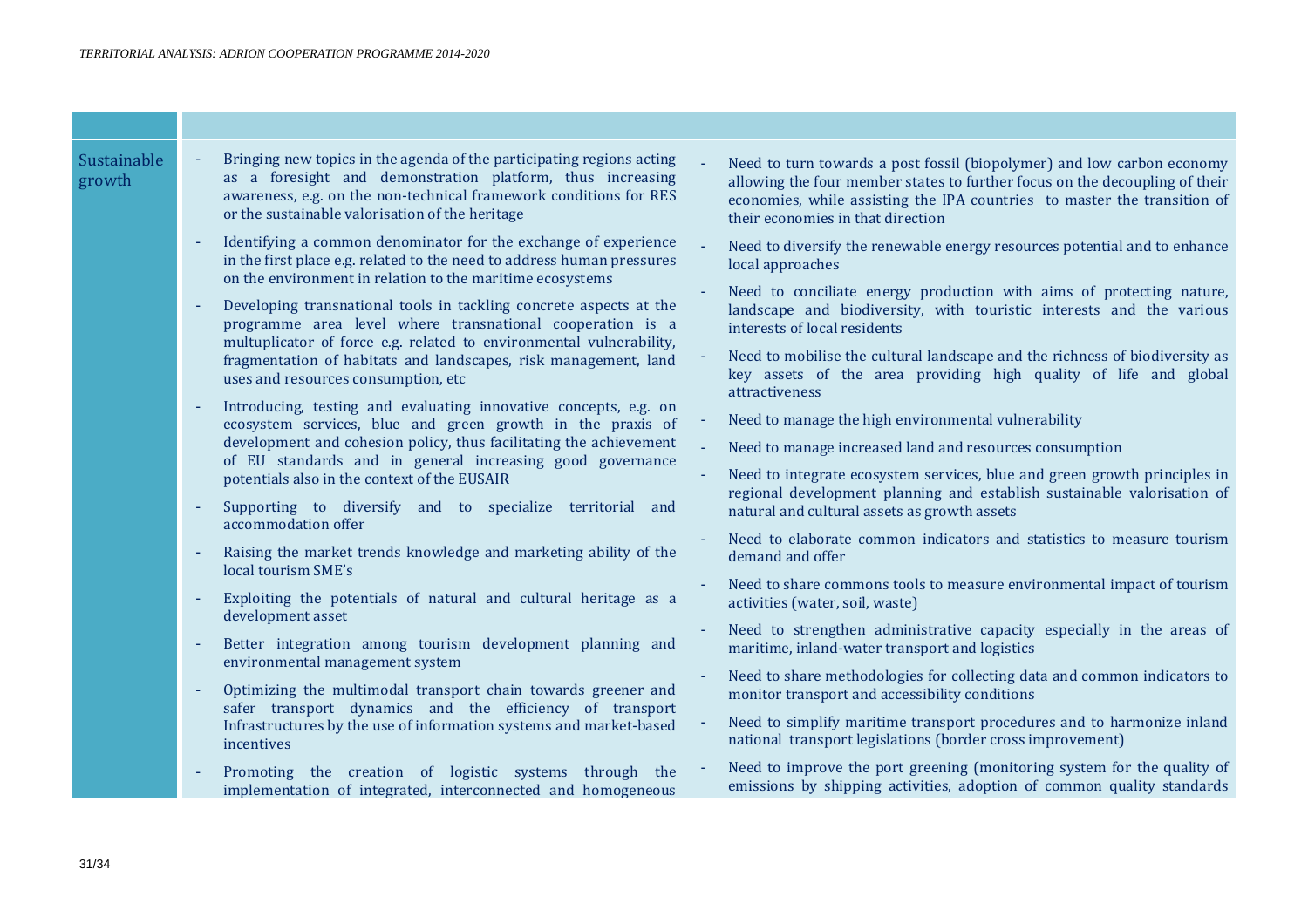|                     | terminal networks for logistics                                                                                                                                                                                                                                                                                                                                         | etc)                                                                                                                                                                                                                                                                                                                                              |
|---------------------|-------------------------------------------------------------------------------------------------------------------------------------------------------------------------------------------------------------------------------------------------------------------------------------------------------------------------------------------------------------------------|---------------------------------------------------------------------------------------------------------------------------------------------------------------------------------------------------------------------------------------------------------------------------------------------------------------------------------------------------|
|                     | Tackling the weak interconnection between ports and inland<br>intermodal and logistics nodes (intermodal: water-rail, rail-road)                                                                                                                                                                                                                                        |                                                                                                                                                                                                                                                                                                                                                   |
|                     | Managing the Tourists seasonal peaks to avoid congestion by<br>providing a more integrated mobility supply thanks to ICT - ITS<br>innovative tools extended to the Adriatic region<br>Reinforcing the interconnection among the ADRION airports                                                                                                                         |                                                                                                                                                                                                                                                                                                                                                   |
| Inclusive<br>growth | Anticipate consequences of demographic change on economy,<br>employment and quality of life (aging population)<br>Acknowledge increasing difficulties for the socioeconomic inclusion<br>of young people, in particular in time of crisis<br>Allowing all parts of society to participate in the exploitation of the<br>opportunities and the allocation of the rewards | Need to better promote social innovation in connection with key<br>socioeconomic sectors (agro-food, tourism, energy, transports, culture, )<br>Need to better take into account socioeconomic issues and the needs of end<br>users in the conception and implementation of sustainable development<br>policies (environment, energy, transports) |